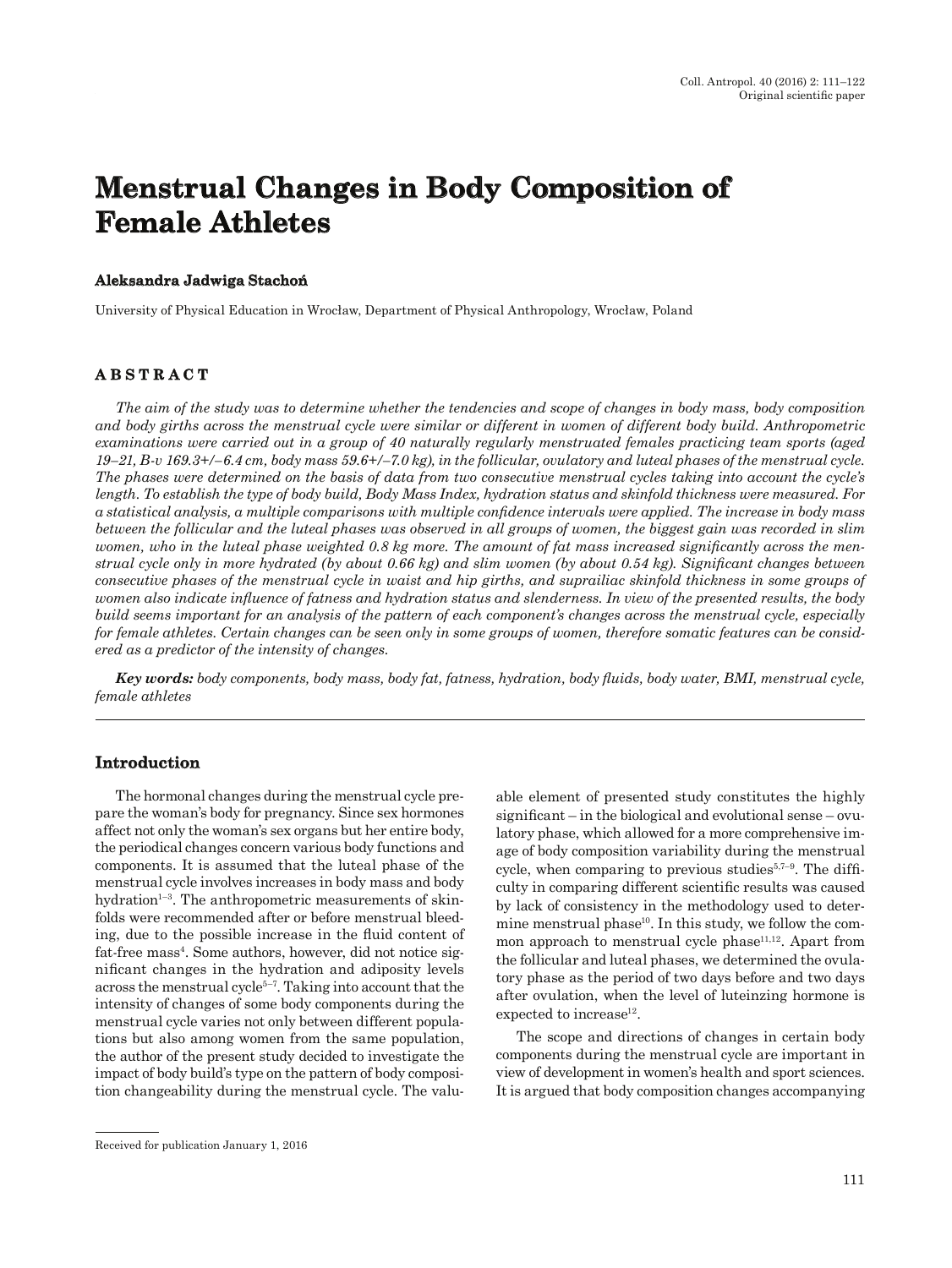changes in the hormonal profile may affect women's physical fitness and motor performance<sup>3,13,14</sup>. This, in turn, is important for training planning and, ultimately, for sports performance of female athletes. The changes in body hydration or adiposity during the menstrual cycle can be of great significance in medicine, for example, in recommendations of proper drug dosage or treatment prescription. In fact, the differences in the metabolic effectiveness of some drugs have been found with regard to particular phases of the patient's menstrual cycle15.

The aim of the present study was to demonstrate whether the tendencies and scope of changes in body mass, body composition and body girths in female athletes across the menstrual cycle were similar or different between women of different body build. Female athletes constitute a category of women especially interested in their body composition and in searching for factors connected with the experienced changes. Therefore, the results should be of interest to young women, who in view of their occupation or practiced sport, struggle with changes in their body mass and hydration level during the menstrual cycle. They are not aware, or not always accept the fact, that these changes are the natural consequence of maintaining fertility, and that pharmacological interventions aimed to affect changes in body composition may lead to impaired fertility.

#### **Materials and Methods aterials and Methods**

#### *Participants and procedure articip a nts a n d proced ure*

Body composition and anthropometric measurements across the menstrual cycle supported by personal interview were carried out in a sample of 40 young (19–21 years old) and naturally menstruated (without hormonal supplementation or therapy) female athletes practicing team sports (soccer, volleyball, basketball, handball). The recruited athletes at the time of the study were not at the competitive stage of their training cycle. They attended training sessions two or three times a week  $(4.0 +1 - 0.5)$ hours per week). Their training experience ranged between 4–7 years.

The women who were qualified for the study declared good health and regular menstrual cycles. Irregular menses, sometimes very long or very short menstrual cycles, use of hormonal contraception and therapies, slimming diets and dietary supplements were considered as exclusion criteria, which was the main factor of restricted sample size. Earlier studies had revealed that levels of certain body components (body water and body fat, in particular) were affected by the use of hormonal contraceptives as well as hormone replacement therapy<sup>16–18.</sup>

The average body height of examined women was 169.3+/–6.4 cm, and average body mass in the follicular phase was 59.6+/–7.0 kg. All subjects had a normal BMI (mean  $21.6 + / -1.8$  kg/m<sup>2</sup>) in accordance with WHO criteria19. The length of the menstrual cycle during the study was 25–35 days, which is accepted as the correct length of the cycle<sup>20,21</sup>.

The measurements of the subjects' body mass, body girths, skinfold thickness and body composition were taken every week, at least three times during the menstrual cycle (in the follicular phase  $-F$ , ovulatory phase  $-$  O and luteal phase  $-$  L). The phases of menstrual cycles were determined on the basis of self-reported onset of menses. The ovulatory phase corresponds to the estimated day of ovulation including two preceding days and two subsequent days<sup>12</sup>. The days of the cycle on which the measurements were carried out were chosen individually for each woman, after having taken into account their menstruation cycle's length and dates of previous menstrual cycles. The length of each phase of the menstrual cycle was adopted following the published data on this issue $11,12$ . Assuming that the length of the luteal phase is relatively constant (14 days), we established the time of ovulation retrospectively by subtracting 14 days from the date of the last menstruation $11$ . During the experiment each woman experienced menstrual bleeding twice, and a retrospective check-up of the dates chosen for measurements was done.

#### *Anthropometric measurements and body nthrop o metric a n d b o dy composition assessment <sup>o</sup> mp ositio n*

The measurements were carried out using the equipment of GPM Anthropological Instruments (Siber Hegner Machinery, Ltd, Switzerland). Body height was measured with a Martin-type anthropometer to the nearest 1.0 mm. Body mass was measured using an electronic weighing scale to the nearest 0.1 kg; body girths with an anthropometric tape to the nearest 1.0 mm. The thickness of skinfolds (triceps, suprailiac, abdominal) was measured with a Holtain skinfold caliper to the nearest 0.2 mm. One experienced investigator took a complete set of measurements three times and the mean value of the three measures was used for analyses. The assessment of measurement's reliability was conducted according to the recommendation of Ulijaszek and Kerr<sup>22</sup>. The intraobserver technical error of measurement (TEM) was between 0.4 mm and 1.0 mm for skinfold thickness and between 1.0 mm and 10.0 mm for circumference measurements.

The anthropometric measurements were then used to calculate the subjects' proportions: BMI, WHR and SFI – Subcutaneous Fatness Index (Equation 1).

SFI = (sum of triceps, suprailiac and abdomen skinfolds [mm] / body height [cm]) \* 100.

On the basis of BMI median value, the body build type (BMI lower than  $21.7 \text{ kg/m}^2 v$ . BMI equal or higher than  $21.7 \text{ kg/m}^2$  was determined for each participant; the SFI was used to determine the level of subcutaneous fatness in the examined women (less fatty, SFI<23.2 *v.* more fatty, SFI ≥23.2).

Body composition was estimated by means of a bioelectrical impedance analysis, with the use of BIA Akern® 101 Sport Edition analyzer in standard conditions. The content of fat mass, free fat mass and total body water was calculated with the use of Akern® Bodygram 1.3.1. soft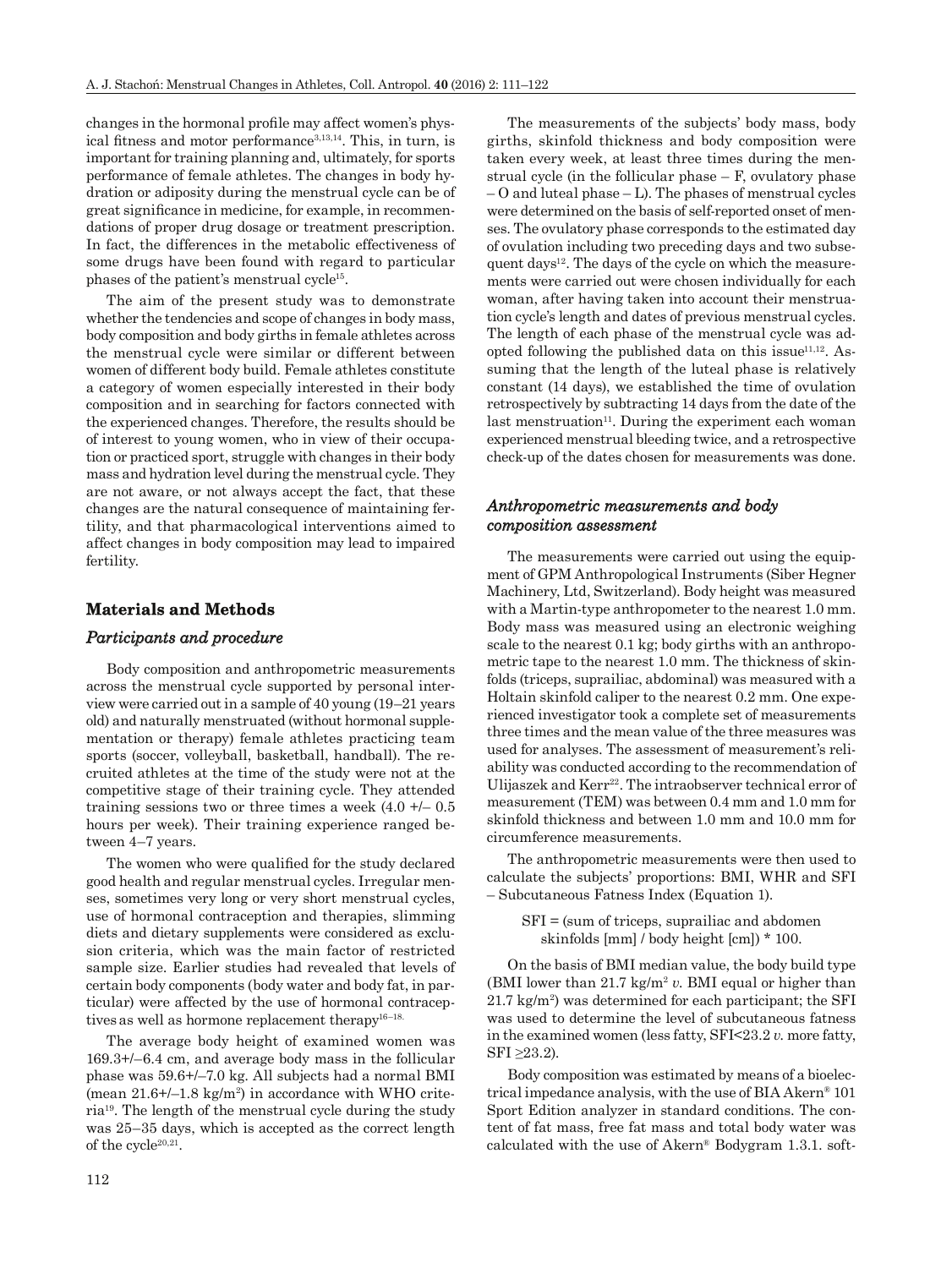ware package. On the basis of percentage of total body water (TBW) the subjects were divided into two body hydration types: less hydrated (TBW<54.7%) *v.* more hydrated (TBW  $\geq$ 54.7%). The measurements were taken at the same time of the day (morning) to ensure the study's reliability. Body mass and body girths were measured in one's underwear.

#### *Statistical analyses and ethics tatistical*

During the statistical analysis the mean values of increases/decreases of each studied characteristic between two consecutive menstrual phases were calculated and compared using Student's t-test for repeated measures. The level of statistical significance was set at  $p \leq 0.05$ . Also multiple comparisons with multiple confidence intervals were applied with the confidence level at 95% (Student's t-test with the Bonferroni correction). These calculations allowed identification of two groups of similar (homogenous) means: Group A with higher increases and Group B with lower increases. The statistical analysis was made with the StatSoft® Statistica 9.0 and R software (GPL, The R Foundation for Statistical Computing; Version 1.9.0).

**TABLE 1**

CHANGES IN BODY MASS, BODY MASS INDEX AND BODY COMPONENTS BETWEEN THREE PHASES OF THE MENSTRUAL CYCLE IN WOMEN WITH DIFFERENT SUBCUTANEOUS ADIPOSITY

|                                  | Body build type |                 |                            |              |                                  |                         |                 |                              |              |                                  |  |  |
|----------------------------------|-----------------|-----------------|----------------------------|--------------|----------------------------------|-------------------------|-----------------|------------------------------|--------------|----------------------------------|--|--|
|                                  |                 |                 | Less fatty (SFI $<$ 23.2)  |              |                                  |                         |                 | More fatty (SFI $\geq$ 23.2) |              |                                  |  |  |
| Parameters                       | $F - L$         | $F - P$         | $P - L$                    |              | Groups of<br>menstrual<br>phases | $F - L$                 | $F - P$         | $P - L$                      |              | Groups of<br>menstrual<br>phases |  |  |
|                                  |                 |                 | <b>BODY MASS</b>           |              |                                  |                         |                 | <b>BODY MASS</b>             |              |                                  |  |  |
| Average difference               | $0.64*$         | 0.21            | $0.42*$                    | L            | A                                | $0.58*$                 | 0.06            | $0.53*$                      | L            | A                                |  |  |
| Confidence interval              | 1.09<br>0.18    | 0.62<br>$-0.19$ | $-0.03$<br>0.89            | $\mathbf P$  | AB                               | 0.25<br>0.92            | $-0.33$<br>0.44 | 0.13<br>0.93                 | $\mathbf{P}$ | B                                |  |  |
| p-value                          | 0.001           | 0.19            | 0.03                       | F            | B                                | < 0.001                 | 0.71            | 0.002                        | $_{\rm F}$   | B                                |  |  |
|                                  |                 |                 | BMI                        |              |                                  |                         |                 | <b>BMI</b>                   |              |                                  |  |  |
| Average difference               | $0.22*$         | 0.08            | $0.14*$                    | L            | А                                | $0.22*$                 | 0.02            | $0.19*$                      | L            | A                                |  |  |
| Confidence interval              | 0.07<br>0.38    | 0.24<br>$-0.07$ | $-0.03$<br>0.31            | P            | AB                               | 0.08<br>0.35            | $-0.13$<br>0.18 | 0.03<br>0.35                 | P            | B                                |  |  |
| p-value                          | < 0.001         | 0.15            | 0.04                       | F            | B                                | < 0.001                 | 0.66            | 0.004                        | F            | B                                |  |  |
|                                  |                 |                 | <b>FAT MASS</b>            |              |                                  | <b>FAT MASS</b>         |                 |                              |              |                                  |  |  |
| Average difference               | 0.49            | 0.06            | 0.43                       | L            | А                                | 0.07                    | 0.08            | $-0.02$                      | L            | А                                |  |  |
| Confidence interval $-0.37$      | 1.35            | $-0.47$<br>0.59 | 1.36<br>$-0.50$            | $\mathbf P$  | A                                | 0.73<br>$-0.59$         | $-0.36$<br>0.53 | $-0.69$<br>0.66              | P            | А                                |  |  |
| p-value                          | 0.15            | 0.77            | 0.24                       | F            | A                                | 0.78                    | 0.62            | 0.95                         | $_{\rm F}$   | А                                |  |  |
|                                  |                 |                 | <b>FAT FREE MASS</b>       |              |                                  |                         |                 | <b>FAT FREE MASS</b>         |              |                                  |  |  |
| Average difference               | 0.16            | 0.16            | $-0.005$                   | L            | А                                | 0.52                    | $-0.03$         | 0.54                         | L            | А                                |  |  |
| Confidence interval $-0.64$ 0.96 |                 | 0.80<br>$-0.47$ | $-0.89$<br>0.88            | P            | A                                | $-0.14$<br>- 1.17       | 0.40<br>$-0.46$ | $-0.33$<br>- 1.42            | P            | A                                |  |  |
| p-value                          | 0.60            | 0.50            | 0.99                       | $_{\rm F}$   | A                                | 0.05                    | 0.85            | 0.12                         | $_{\rm F}$   | A                                |  |  |
|                                  |                 |                 | <b>TOTAL BODY WATER</b>    |              |                                  | <b>TOTAL BODY WATER</b> |                 |                              |              |                                  |  |  |
| Average difference               | 0.13            | 0.13            | 0.00                       | L            | A                                | $0.38*$                 | $-0.02$         | 0.40                         | L            | A                                |  |  |
| Confidence interval $-0.45$      | 0.71            | $-0.34$<br>0.60 | $-0.65$<br>0.65            | $\mathbf{P}$ | A                                | $-0.11$<br>0.86         | 0.30<br>$-0.34$ | $-0.23$<br>1.02              | P            | A                                |  |  |
| p-value                          | 0.56            | 0.47            | 1.00                       | $_{\rm F}$   | A                                | 0.05                    | 0.87            | 0.11                         | F            | A                                |  |  |
|                                  |                 |                 | EXTRACELLULAR WATER        |              |                                  | EXTRACELLULAR WATER     |                 |                              |              |                                  |  |  |
| Average difference               | $0.32*$         | 0.13            | 0.18                       | L            | A                                | $0.23*$                 | $-0.06$         | 0.29                         | L            | A                                |  |  |
| Confidence interval $-0.07$      | 0.70            | $-0.20$<br>0.46 | $-0.20$<br>0.48            | P            | A                                | $-0.06$<br>0.52         | $-0.33$<br>0.21 | $-0.09$<br>0.67              | P            | A                                |  |  |
| p-value                          | 0.04            | 0.31            | 0.16                       | F            | А                                | 0.05                    | 0.56            | 0.06                         | F            | А                                |  |  |
|                                  |                 |                 | <b>INTRACELLULAR WATER</b> |              |                                  |                         |                 | <b>INTRACELLULAR WATER</b>   |              |                                  |  |  |
| Average difference               | $-0.19$         | $-0.005$        | $-0.18$                    | L            | А                                | 0.14                    | 0.04            | 0.10                         | L            | А                                |  |  |
| Confidence interval $-0.57$      | 0.19            | $-0.29$<br>0.28 | $-0.63$<br>0.26            | P            | A                                | $-0.18$<br>0.46         | 0.31<br>$-0.24$ | $-0.33$<br>0.54              | P            | A                                |  |  |
| p-value                          | 0.19            | 0.96            | 0.28                       | F            | А                                | 0.25                    | 0.74            | 0.53                         | F            | А                                |  |  |

F – follicular phase, P – periovulatory phase, L – luteal phase, average difference – mean value of differences between particular phases of the menstrual cycle, body build type defined on the basis of median value of SFI ( $Me_{\text{SFI}}=23.2$ ), groups of menstrual phases (on the basis of Bonferroni correction): A – higher value of analyzed feature, B – lower value of analyzed feature,  $*_p$  <0.05.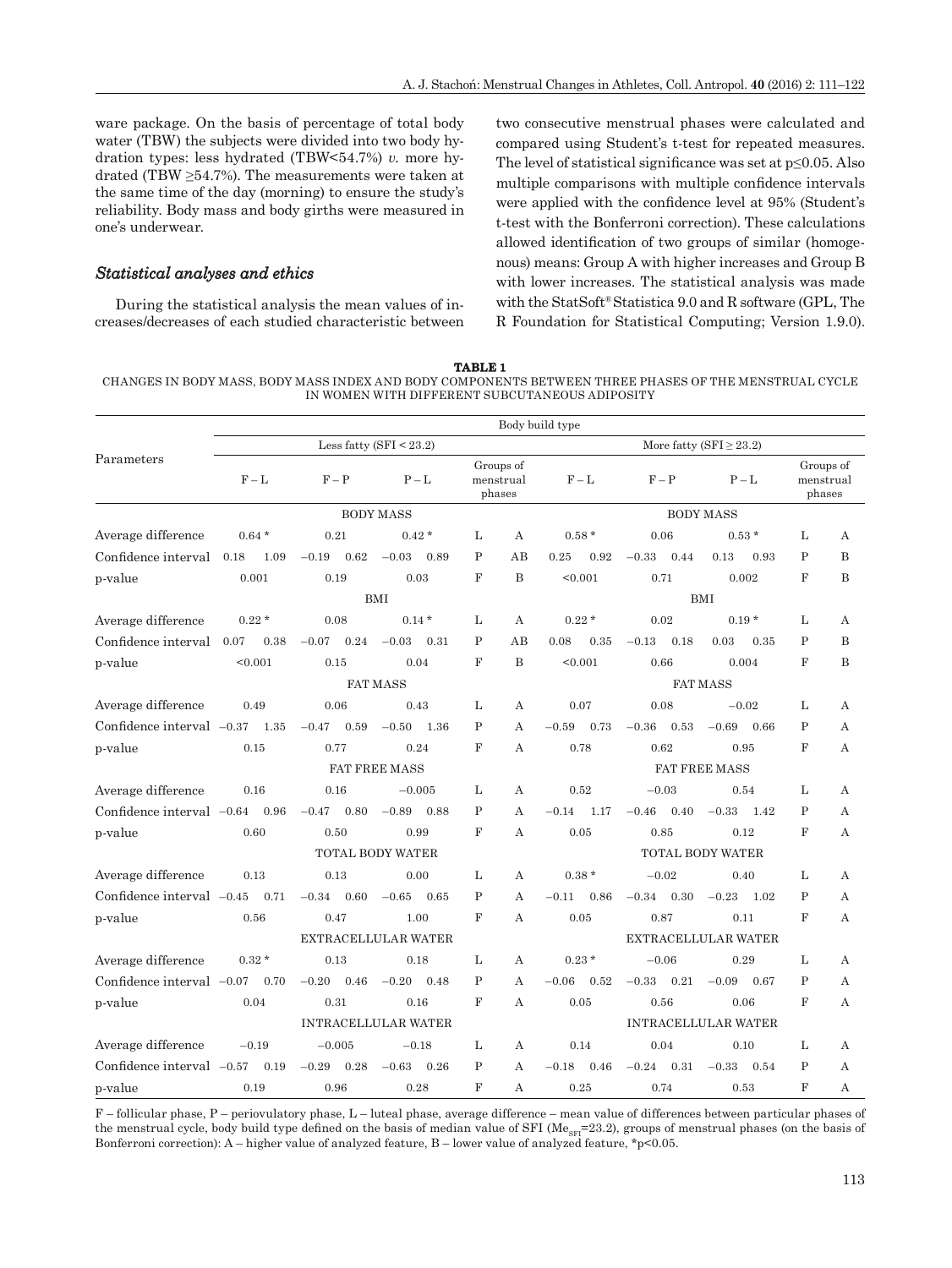The figures were drawn using Microsoft® Office Excel 2003.

The study was approved by the appropriate University Committee for the Ethics and conducted according to the Declaration of Helsinki on Ethical Principles for Medical Research Involving Human Subjects. Informed, written consent was obtained prior to the enrollment of each volunteer. The study was conducted within the framework of Young Scientists Research in Poland being funded by the Ministry of Science and Higher Education in Poland.

#### **Results**

## *Changes in body mass and Body Mass Index across the menstrual cycle cross*

The analysis of changes in body mass across the menstrual cycle revealed a significant increase between the follicular phase and the luteal one (F-L) in all groups of women, regardless of their body build type (Table 1–3). This increment mainly resulted from the changes between the ovulatory and luteal phases (O-L; Table 1–3). No significant changes in body mass were noted between the

**TABLE 2** CHANGES IN BODY MASS, BODY MASS INDEX AND BODY COMPONENTS BETWEEN THREE PHASES OF THE MENSTRUAL CYCLE IN WOMEN WITH DIFFERENT BODY HYDRATION STATUS

|                             | Body build type                                                                                                                                                                                                                                                                                                                                                                                                                                                                                                                                                                                                                                                                                                                                                                                                                                                                                                                                                                                                                                                                                                                                                                                                                                                                                                                                                                                                                                                                                                                                                                                                                                                                                                                                                                                                                                                                                                                                                                                                                                |                 |                 |             |   |                 |                 |                 |              |                                  |  |  |
|-----------------------------|------------------------------------------------------------------------------------------------------------------------------------------------------------------------------------------------------------------------------------------------------------------------------------------------------------------------------------------------------------------------------------------------------------------------------------------------------------------------------------------------------------------------------------------------------------------------------------------------------------------------------------------------------------------------------------------------------------------------------------------------------------------------------------------------------------------------------------------------------------------------------------------------------------------------------------------------------------------------------------------------------------------------------------------------------------------------------------------------------------------------------------------------------------------------------------------------------------------------------------------------------------------------------------------------------------------------------------------------------------------------------------------------------------------------------------------------------------------------------------------------------------------------------------------------------------------------------------------------------------------------------------------------------------------------------------------------------------------------------------------------------------------------------------------------------------------------------------------------------------------------------------------------------------------------------------------------------------------------------------------------------------------------------------------------|-----------------|-----------------|-------------|---|-----------------|-----------------|-----------------|--------------|----------------------------------|--|--|
|                             | Less hydrated $(TBW < 54.7%)$<br>More hydrated (TBW $\geq$ 54.7%)<br>Groups of<br>$F - L$<br>$F - O$<br>$F - L$<br>$P-I$<br>$P - L$<br>$F - P$<br>menstrual<br>phases<br><b>BODY MASS</b><br><b>BODY MASS</b><br>$0.40*$<br>L<br>$0.68*$<br>0.12<br>$0.56*$<br>$0.54*$<br>0.14<br>А<br>$\mathbf{P}$<br>$-0.23$<br>AB<br>$-0.29$<br>0.18<br>0.91<br>0.53<br>$-0.02$<br>0.83<br>0.25<br>1.10<br>0.54<br>0.11<br>1.0<br>$_{\rm F}$<br>B<br>< 0.001<br>0.33<br>0.02<br>< 0.001<br>0.46<br>0.003<br><b>BMI</b><br><b>BMI</b><br>0.04<br>$0.22*$<br>$0.18*$<br>0.06<br>0.12<br>L<br>$0.26*$<br>А<br>P<br>0.31<br>$-0.09$<br>0.22<br>$-0.04$ 0.27<br>AB<br>0.10<br>0.42<br>$-0.11$<br>0.20<br>0.05<br>0.38<br>$\mathbf F$<br>B<br>0.001<br>0.26<br>0.06<br>< 0.001<br>0.45<br>0.002<br><b>FAT MASS</b><br><b>FAT MASS</b><br>$-0.10$<br>$-0.03$<br>$-0.07$<br>L<br>$0.66*$<br>0,18<br>0.48<br>А<br>$-0.47$<br>0.41<br>$-0.96$<br>0.72<br>P<br>A<br>$-0.35$<br>0.70<br>$-0.23$<br>1.20<br>0.75<br>0.04<br>1.28<br>$\mathbf F$<br>0.76<br>0.86<br>0.84<br>0.01<br>0.39<br>0.09<br>А<br><b>FAT FREE MASS</b><br><b>FAT FREE MASS</b><br>L<br>0.02<br>$0.65*$<br>0.18<br>0.47<br>$-0.04$<br>0.07<br>А<br>$-0.26$<br>0.62<br>1.47<br>P<br>$-0.60$<br>0.65<br>$-0.67$<br>0.58<br>$-0.70$<br>1.45<br>$-0.53$<br>A<br>0.84<br>0.04<br>0.29<br>0.23<br>$_{\rm F}$<br>0.92<br>0.85<br>0.81<br>А<br>TOTAL BODY WATER<br>TOTAL BODY WATER<br>0.34<br>L<br>0.03<br>$-0.02$<br>$0.48*$<br>0.13<br>A<br>0.05<br>P<br>$-0.48$<br>0.44<br>$1.06\,$<br>$-0.19$<br>0.45<br>$-0.37$<br>1.06<br>А<br>$-0.43$<br>0.49<br>$-0.51$<br>0.61<br>F<br>0.04<br>0.30<br>0.22<br>0.86<br>0.91<br>0.82<br>А<br>EXTRACELLULAR WATER<br>EXTRACELLULAR WATER<br>$0.40*$<br>0.07<br>$0.34*$<br>L<br>0.14<br>0.00<br>0.14<br>А<br>$\mathbf P$<br>AB<br>0.05<br>0.76<br>0.33<br>$-0.04$<br>0.71<br>$-0.17$<br>0.45<br>$-0.35$<br>0.35<br>$-0.20$<br>0.48<br>$-0.19$<br>F<br>B<br>0.24<br>0.007<br>0.48<br>0.03<br>1.00<br>0.29<br><b>INTRACELLULAR WATER</b><br><b>INTRACELLULAR WATER</b> |                 |                 |             |   |                 |                 |                 |              |                                  |  |  |
| Parameters                  |                                                                                                                                                                                                                                                                                                                                                                                                                                                                                                                                                                                                                                                                                                                                                                                                                                                                                                                                                                                                                                                                                                                                                                                                                                                                                                                                                                                                                                                                                                                                                                                                                                                                                                                                                                                                                                                                                                                                                                                                                                                |                 |                 |             |   |                 |                 |                 |              | Groups of<br>menstrual<br>phases |  |  |
|                             |                                                                                                                                                                                                                                                                                                                                                                                                                                                                                                                                                                                                                                                                                                                                                                                                                                                                                                                                                                                                                                                                                                                                                                                                                                                                                                                                                                                                                                                                                                                                                                                                                                                                                                                                                                                                                                                                                                                                                                                                                                                |                 |                 |             |   |                 |                 |                 |              |                                  |  |  |
| Average difference          |                                                                                                                                                                                                                                                                                                                                                                                                                                                                                                                                                                                                                                                                                                                                                                                                                                                                                                                                                                                                                                                                                                                                                                                                                                                                                                                                                                                                                                                                                                                                                                                                                                                                                                                                                                                                                                                                                                                                                                                                                                                |                 |                 |             |   |                 |                 |                 | L            | А                                |  |  |
| Confidence interval         |                                                                                                                                                                                                                                                                                                                                                                                                                                                                                                                                                                                                                                                                                                                                                                                                                                                                                                                                                                                                                                                                                                                                                                                                                                                                                                                                                                                                                                                                                                                                                                                                                                                                                                                                                                                                                                                                                                                                                                                                                                                |                 |                 |             |   |                 |                 |                 | $\mathbf{P}$ | B                                |  |  |
| p-value                     |                                                                                                                                                                                                                                                                                                                                                                                                                                                                                                                                                                                                                                                                                                                                                                                                                                                                                                                                                                                                                                                                                                                                                                                                                                                                                                                                                                                                                                                                                                                                                                                                                                                                                                                                                                                                                                                                                                                                                                                                                                                |                 |                 |             |   |                 |                 |                 | $_{\rm F}$   | B                                |  |  |
|                             |                                                                                                                                                                                                                                                                                                                                                                                                                                                                                                                                                                                                                                                                                                                                                                                                                                                                                                                                                                                                                                                                                                                                                                                                                                                                                                                                                                                                                                                                                                                                                                                                                                                                                                                                                                                                                                                                                                                                                                                                                                                |                 |                 |             |   |                 |                 |                 |              |                                  |  |  |
| Average difference          |                                                                                                                                                                                                                                                                                                                                                                                                                                                                                                                                                                                                                                                                                                                                                                                                                                                                                                                                                                                                                                                                                                                                                                                                                                                                                                                                                                                                                                                                                                                                                                                                                                                                                                                                                                                                                                                                                                                                                                                                                                                |                 |                 |             |   |                 |                 |                 | L            | А                                |  |  |
| Confidence interval 0.05    |                                                                                                                                                                                                                                                                                                                                                                                                                                                                                                                                                                                                                                                                                                                                                                                                                                                                                                                                                                                                                                                                                                                                                                                                                                                                                                                                                                                                                                                                                                                                                                                                                                                                                                                                                                                                                                                                                                                                                                                                                                                |                 |                 |             |   |                 |                 |                 | $\mathbf{P}$ | B                                |  |  |
| p-value                     |                                                                                                                                                                                                                                                                                                                                                                                                                                                                                                                                                                                                                                                                                                                                                                                                                                                                                                                                                                                                                                                                                                                                                                                                                                                                                                                                                                                                                                                                                                                                                                                                                                                                                                                                                                                                                                                                                                                                                                                                                                                |                 |                 |             |   |                 |                 |                 | $_{\rm F}$   | B                                |  |  |
|                             |                                                                                                                                                                                                                                                                                                                                                                                                                                                                                                                                                                                                                                                                                                                                                                                                                                                                                                                                                                                                                                                                                                                                                                                                                                                                                                                                                                                                                                                                                                                                                                                                                                                                                                                                                                                                                                                                                                                                                                                                                                                |                 |                 |             |   |                 |                 |                 |              |                                  |  |  |
| Average difference          |                                                                                                                                                                                                                                                                                                                                                                                                                                                                                                                                                                                                                                                                                                                                                                                                                                                                                                                                                                                                                                                                                                                                                                                                                                                                                                                                                                                                                                                                                                                                                                                                                                                                                                                                                                                                                                                                                                                                                                                                                                                |                 |                 |             |   |                 |                 |                 | L            | А                                |  |  |
| Confidence interval $-0.95$ |                                                                                                                                                                                                                                                                                                                                                                                                                                                                                                                                                                                                                                                                                                                                                                                                                                                                                                                                                                                                                                                                                                                                                                                                                                                                                                                                                                                                                                                                                                                                                                                                                                                                                                                                                                                                                                                                                                                                                                                                                                                |                 |                 |             |   |                 |                 |                 | P            | AB                               |  |  |
| p-value                     |                                                                                                                                                                                                                                                                                                                                                                                                                                                                                                                                                                                                                                                                                                                                                                                                                                                                                                                                                                                                                                                                                                                                                                                                                                                                                                                                                                                                                                                                                                                                                                                                                                                                                                                                                                                                                                                                                                                                                                                                                                                |                 |                 |             |   |                 |                 |                 | $_{\rm F}$   | $\bf{B}$                         |  |  |
|                             |                                                                                                                                                                                                                                                                                                                                                                                                                                                                                                                                                                                                                                                                                                                                                                                                                                                                                                                                                                                                                                                                                                                                                                                                                                                                                                                                                                                                                                                                                                                                                                                                                                                                                                                                                                                                                                                                                                                                                                                                                                                |                 |                 |             |   |                 |                 |                 |              |                                  |  |  |
| Average difference          |                                                                                                                                                                                                                                                                                                                                                                                                                                                                                                                                                                                                                                                                                                                                                                                                                                                                                                                                                                                                                                                                                                                                                                                                                                                                                                                                                                                                                                                                                                                                                                                                                                                                                                                                                                                                                                                                                                                                                                                                                                                |                 |                 |             |   |                 |                 |                 | L            | А                                |  |  |
| Confidence interval $-0.15$ |                                                                                                                                                                                                                                                                                                                                                                                                                                                                                                                                                                                                                                                                                                                                                                                                                                                                                                                                                                                                                                                                                                                                                                                                                                                                                                                                                                                                                                                                                                                                                                                                                                                                                                                                                                                                                                                                                                                                                                                                                                                |                 |                 |             |   |                 |                 |                 | P            | А                                |  |  |
| p-value                     |                                                                                                                                                                                                                                                                                                                                                                                                                                                                                                                                                                                                                                                                                                                                                                                                                                                                                                                                                                                                                                                                                                                                                                                                                                                                                                                                                                                                                                                                                                                                                                                                                                                                                                                                                                                                                                                                                                                                                                                                                                                |                 |                 |             |   |                 |                 |                 | $_{\rm F}$   | А                                |  |  |
|                             |                                                                                                                                                                                                                                                                                                                                                                                                                                                                                                                                                                                                                                                                                                                                                                                                                                                                                                                                                                                                                                                                                                                                                                                                                                                                                                                                                                                                                                                                                                                                                                                                                                                                                                                                                                                                                                                                                                                                                                                                                                                |                 |                 |             |   |                 |                 |                 |              |                                  |  |  |
| Average difference          |                                                                                                                                                                                                                                                                                                                                                                                                                                                                                                                                                                                                                                                                                                                                                                                                                                                                                                                                                                                                                                                                                                                                                                                                                                                                                                                                                                                                                                                                                                                                                                                                                                                                                                                                                                                                                                                                                                                                                                                                                                                |                 |                 |             |   |                 |                 |                 | L            | А                                |  |  |
| Confidence interval $-0.11$ |                                                                                                                                                                                                                                                                                                                                                                                                                                                                                                                                                                                                                                                                                                                                                                                                                                                                                                                                                                                                                                                                                                                                                                                                                                                                                                                                                                                                                                                                                                                                                                                                                                                                                                                                                                                                                                                                                                                                                                                                                                                |                 |                 |             |   |                 |                 |                 | P            | А                                |  |  |
| p-value                     |                                                                                                                                                                                                                                                                                                                                                                                                                                                                                                                                                                                                                                                                                                                                                                                                                                                                                                                                                                                                                                                                                                                                                                                                                                                                                                                                                                                                                                                                                                                                                                                                                                                                                                                                                                                                                                                                                                                                                                                                                                                |                 |                 |             |   |                 |                 |                 | $_{\rm F}$   | А                                |  |  |
|                             |                                                                                                                                                                                                                                                                                                                                                                                                                                                                                                                                                                                                                                                                                                                                                                                                                                                                                                                                                                                                                                                                                                                                                                                                                                                                                                                                                                                                                                                                                                                                                                                                                                                                                                                                                                                                                                                                                                                                                                                                                                                |                 |                 |             |   |                 |                 |                 |              |                                  |  |  |
| Average difference          |                                                                                                                                                                                                                                                                                                                                                                                                                                                                                                                                                                                                                                                                                                                                                                                                                                                                                                                                                                                                                                                                                                                                                                                                                                                                                                                                                                                                                                                                                                                                                                                                                                                                                                                                                                                                                                                                                                                                                                                                                                                |                 |                 |             |   |                 |                 |                 | L            | А                                |  |  |
| Confidence interval         |                                                                                                                                                                                                                                                                                                                                                                                                                                                                                                                                                                                                                                                                                                                                                                                                                                                                                                                                                                                                                                                                                                                                                                                                                                                                                                                                                                                                                                                                                                                                                                                                                                                                                                                                                                                                                                                                                                                                                                                                                                                |                 |                 |             |   |                 |                 |                 | $\mathbf{P}$ | А                                |  |  |
| p-value                     |                                                                                                                                                                                                                                                                                                                                                                                                                                                                                                                                                                                                                                                                                                                                                                                                                                                                                                                                                                                                                                                                                                                                                                                                                                                                                                                                                                                                                                                                                                                                                                                                                                                                                                                                                                                                                                                                                                                                                                                                                                                |                 |                 |             |   |                 |                 |                 | F            | А                                |  |  |
|                             |                                                                                                                                                                                                                                                                                                                                                                                                                                                                                                                                                                                                                                                                                                                                                                                                                                                                                                                                                                                                                                                                                                                                                                                                                                                                                                                                                                                                                                                                                                                                                                                                                                                                                                                                                                                                                                                                                                                                                                                                                                                |                 |                 |             |   |                 |                 |                 |              |                                  |  |  |
| Average difference          | 0.06                                                                                                                                                                                                                                                                                                                                                                                                                                                                                                                                                                                                                                                                                                                                                                                                                                                                                                                                                                                                                                                                                                                                                                                                                                                                                                                                                                                                                                                                                                                                                                                                                                                                                                                                                                                                                                                                                                                                                                                                                                           | 0.06            | 0.01            | L           | А | $-0.12$         | $-0.02$         | $-0.09$         | L            | А                                |  |  |
| Confidence interval $-0.31$ | 0.44                                                                                                                                                                                                                                                                                                                                                                                                                                                                                                                                                                                                                                                                                                                                                                                                                                                                                                                                                                                                                                                                                                                                                                                                                                                                                                                                                                                                                                                                                                                                                                                                                                                                                                                                                                                                                                                                                                                                                                                                                                           | $-0.21$<br>0.32 | $-0.47$<br>0.49 | $\mathbf P$ | А | $-0.46$<br>0.23 | $-0.31$<br>0.26 | $-0.49$<br>0.31 | $\mathbf{P}$ | А                                |  |  |
| p-value                     | 0.65                                                                                                                                                                                                                                                                                                                                                                                                                                                                                                                                                                                                                                                                                                                                                                                                                                                                                                                                                                                                                                                                                                                                                                                                                                                                                                                                                                                                                                                                                                                                                                                                                                                                                                                                                                                                                                                                                                                                                                                                                                           | 0.59            | 0.96            | F           | А | 0.38            | 0.82            | 0.56            | $_{\rm F}$   | А                                |  |  |

F – follicular phase, P – periovulatory phase, L – luteal phase, average difference – mean value of differences between particular phases of the menstrual cycle, body build type defined on the basis of median value of TBW ( $Me_{TBW}=54.7%$ ), groups of menstrual phases (on the basis of Bonferroni correction):  $A$  – higher value of analyzed feature, B – lower value of analyzed feature, \*p<0.05.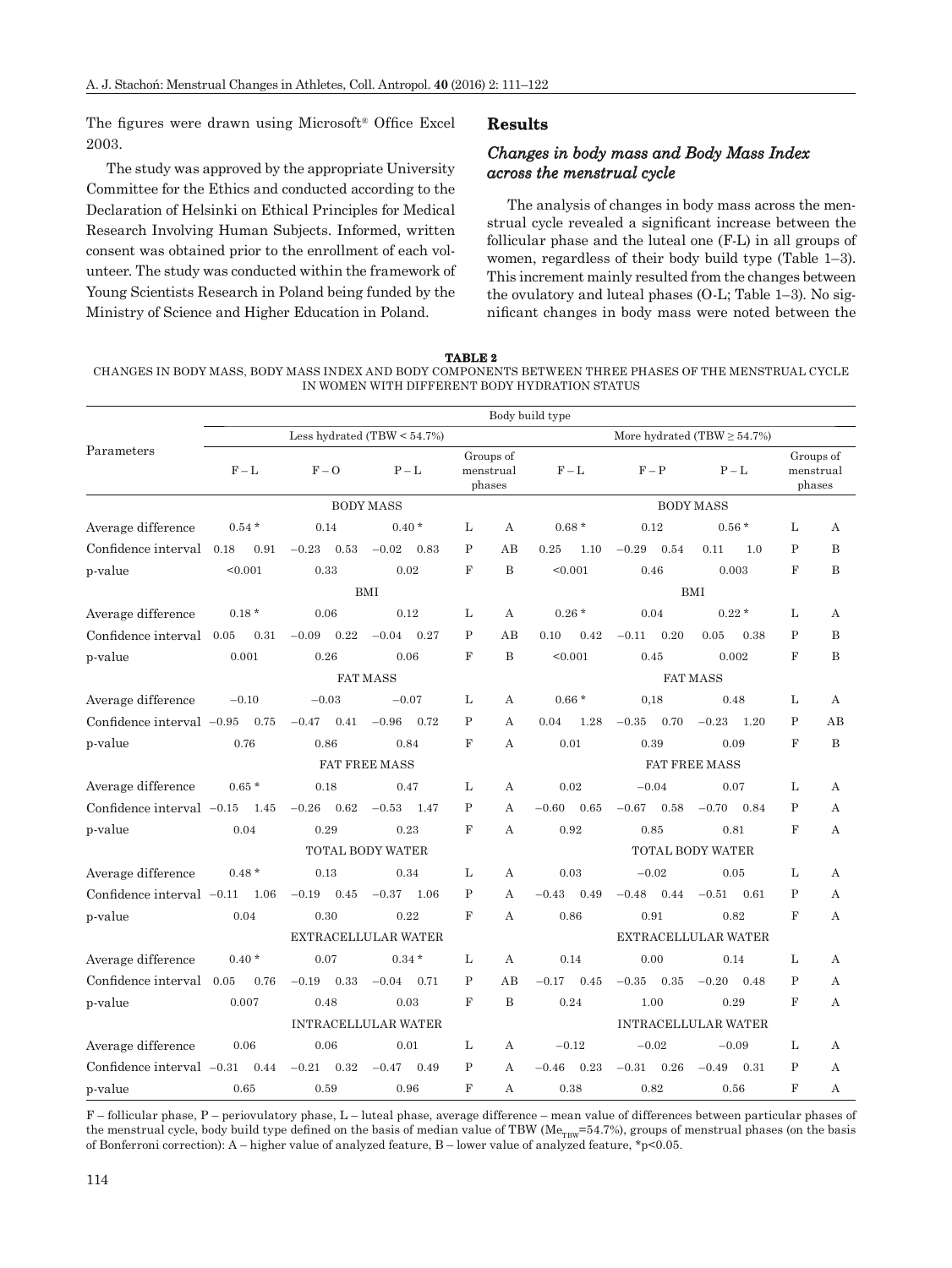#### **TABLE 3**

 CHANGES IN BODY MASS, BODY MASS INDEX AND BODY COMPONENTS BETWEEN THREE PHASES OF THE MENSTRUAL CYCLE IN WOMEN WITH DIFFERENT BODY SLENDERNESS

|                             | Body build type |                 |                                |                                   |                                  |                            |                 |                      |                |                                  |  |  |
|-----------------------------|-----------------|-----------------|--------------------------------|-----------------------------------|----------------------------------|----------------------------|-----------------|----------------------|----------------|----------------------------------|--|--|
| Parameters                  |                 |                 | $BMI < 21.7$ kg/m <sup>2</sup> | $BMI \geq 21.7$ kg/m <sup>2</sup> |                                  |                            |                 |                      |                |                                  |  |  |
|                             | $F - L$         | $F - P$         | $P-L$                          |                                   | Groups of<br>menstrual<br>phases | $F - L$                    | $F - P$         | $P-L$                |                | Groups of<br>menstrual<br>phases |  |  |
|                             |                 |                 | <b>BODY MASS</b>               |                                   |                                  |                            |                 | <b>BODY MASS</b>     |                |                                  |  |  |
| Average difference          | $0.80*$         | $0.37*$         | $0.43*$                        | L                                 | A                                | $0.40*$                    | $-0.13$         | $0.53*$              | L              | A                                |  |  |
| Confidence interval 0.43    | 1.17            | $-0.05$<br>0.81 | $-0.008$ 0.87                  | $\mathbf{P}$                      | AB                               | 0.02<br>0.78               | $-0.40$<br>0.14 | 0.11<br>0.96         | $\mathbf{P}$   | B                                |  |  |
| p-value                     | < 0.001         | 0.04            | 0.02                           | $_{\rm F}$                        | B                                | 0.01                       | 0.21            | 0.004                | $_{\rm F}$     | B                                |  |  |
|                             |                 |                 | <b>BMI</b>                     |                                   |                                  |                            |                 | <b>BMI</b>           |                |                                  |  |  |
| Average difference          | $0.30*$         | $0.14*$         | $0.17*$                        | L                                 | A                                | $0.13*$                    | $-0.04$         | $0.16*$              | L              | A                                |  |  |
| Confidence interval 0.17    | 0.44            | $-0.03$<br>0.31 | $0.001$ $0.333$                | P                                 | B                                | $-0.01$<br>0.26            | 0.07<br>$-0.14$ | 0.01<br>0.32         | P              | B                                |  |  |
| p-value                     | ${}_{0.001}$    | 0.04            | 0.02                           | $_{\rm F}$                        | B                                | 0.02                       | 0.35            | 0.01                 | F              | AВ                               |  |  |
|                             |                 |                 | <b>FAT MASS</b>                |                                   |                                  | <b>FAT MASS</b>            |                 |                      |                |                                  |  |  |
| Average difference          | $0.53*$         | 0.10            | $0.43*$                        | L                                 | A                                | 0.01                       | 0.04            | $-0.04$              | L              | А                                |  |  |
| Confidence interval 0.03    | 1.03            | $-0.35$<br>0.55 | $-0.08$<br>0.93                | $\mathbf P$                       | AB                               | 1.00<br>$-0.99$            | 0.58<br>$-0.49$ | 1.04<br>$-1.11$      | $\mathbf{P}$   | A                                |  |  |
| p-value                     | 0.01            | 0.56            | 0.04                           | $\mathbf F$                       | B                                | 0.99                       | 0.84            | 0.93                 | $_{\rm F}$     | А                                |  |  |
|                             |                 |                 | <b>FAT FREE MASS</b>           |                                   |                                  |                            |                 | <b>FAT FREE MASS</b> |                |                                  |  |  |
| Average difference          | 0.29            | 0.29            | 0.00                           | L                                 | А                                | 0.39                       | $-0.17$         | 0.57                 | L              | А                                |  |  |
| Confidence interval $-0.15$ | 0.72            | $-0.17$<br>0.74 | 0.60<br>$-0.60$                | P                                 | А                                | $-0.60$<br>1.39            | $-0.78$<br>0.43 | $-0.57$<br>1.7       | P              | А                                |  |  |
| p-value                     | 0.10            | 0.11            | 1.00                           | $_{\rm F}$                        | A                                | 0.31                       | 0.45            | 0.20                 | F              | А                                |  |  |
|                             |                 |                 | <b>TOTAL BODY WATER</b>        |                                   |                                  | <b>TOTAL BODY WATER</b>    |                 |                      |                |                                  |  |  |
| Average difference          | 0.22            | 0.21            | 0.01                           | L                                 | A                                | 0.29                       | $-0.12$         | 0.41                 | L              | $\mathbf{A}$                     |  |  |
| Confidence interval $-0.09$ | 0.53            | $-0.13$<br>0.55 | $-0.43$<br>0.44                | P                                 | A                                | $-0.44$<br>1.02            | $-0.56$<br>0.33 | $-0.42$<br>1.23      | $\mathbf{P}$   | A                                |  |  |
| p-value                     | 0.08            | 0.12            | 0.95                           | $_{\rm F}$                        | A                                | 0.30                       | 0.49            | 0.21                 | $_{\rm F}$     | $\mathbf{A}$                     |  |  |
|                             |                 |                 | EXTRACELLULAR WATER            |                                   |                                  | EXTRACELLULAR WATER        |                 |                      |                |                                  |  |  |
| Average difference          | $0.27*$         | 0.07            | 0.20                           | L                                 | A                                | 0.28                       | 0.00            | 0.28                 | L              | А                                |  |  |
| Confidence interval 0.01    | 0.52            | $-0.23$<br>0.36 | $-0.08$<br>0.48                | $\mathbf{P}$                      | AB                               | 0.71<br>$-0.15$            | $-0.32$<br>0.32 | $-0.16$<br>0.72      | P              | A                                |  |  |
| p-value                     | 0.01            | 0.55            | 0.07                           | $_{\rm F}$                        | $\overline{B}$                   | 0.10                       | 1.00            | 0.11                 | $_{\rm F}$     | А                                |  |  |
|                             |                 |                 | <b>INTRACELLULAR WATER</b>     |                                   |                                  | <b>INTRACELLULAR WATER</b> |                 |                      |                |                                  |  |  |
| Average difference          | $-0.05$         | 0.14            | $-0.19$                        | L                                 | A                                | 0.00                       | $-0.13$         | 0.13                 | L              | А                                |  |  |
| Confidence interval $-0.30$ | 0.21            | 0.39<br>$-0.11$ | $-0.51$<br>0.13                | $\mathbf P$                       | A                                | $-0.46$<br>0.46            | 0.16<br>$-0.41$ | $-0.41$<br>0.67      | $\mathbf{P}$   | А                                |  |  |
| p-value                     | 0.63            | 0.14            | 0.13                           | $\mathbf{F}$                      | А                                | 1.00                       | 0.25            | 0.54                 | $\overline{F}$ | А                                |  |  |

F – follicular phase, P – periovulatory phase, L – luteal phase, average difference – mean value of differences between particular phases of the menstrual cycle, body build type defined on the basis of median value of BMI (Me<sub>BMI</sub>=21.7 kg/m<sup>2</sup>), groups of menstrual phases (on the basis of Bonferroni correction): A – higher value of analyzed feature, B – lower value of analyzed feature,  $\text{*p}$  < 0.05.

follicular and ovulatory phases (F-O), with the exception of slim women who gain in weight regularly during the whole cycle (Table 3). The maximum body mass increases during the whole cycle amounted to about 2 kg in individual cases but in several women the changes were smaller than 0.25 kg (Figure 1). Few cases of decreased body mass in individual women took place mainly in the first part of the menstrual cycle (between phases F and O), but were also rarely observed in the second part of the cycle (between O and L) (Figure 1). The comparison of changes between women with different subcutaneous adiposity levels showed that both less fatty and fattier women displayed the same tendencies of body mass changes during the menstrual cycle (Table 1). It should be noted, however, that the less fatty women had lower total gains in body mass in the cycle (F-L). The level of body hydration did not differentiate the direction of changes in body mass between subsequent phases, but women with more hydrated bodies showed higher increases in body mass in the whole menstrual cycle (F-O; Table 2). Significant changes in body mass gains were found between women with higher and those with lower BMI values. Slim women had twice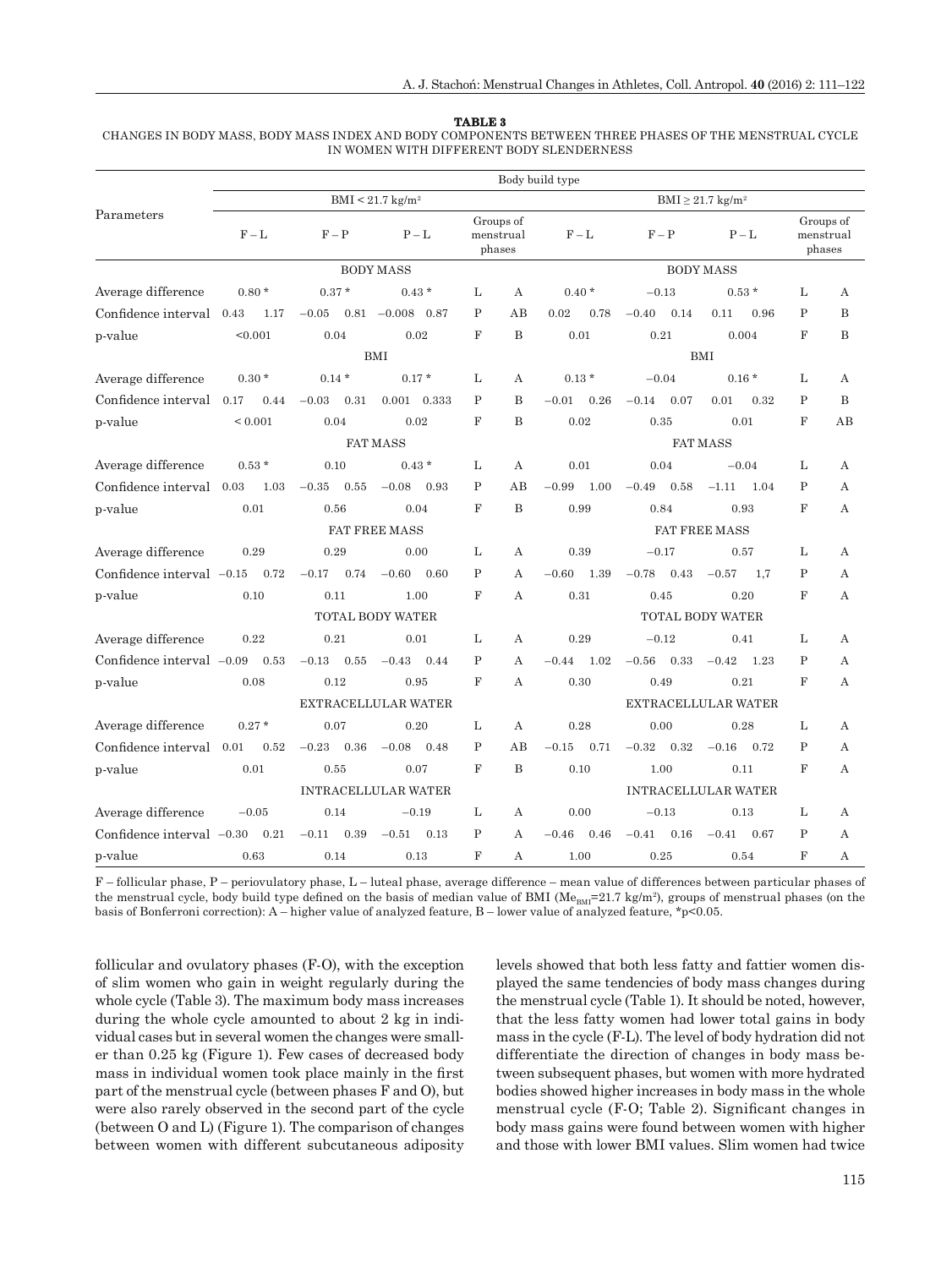

*Fig. 1. Body mass changes in individual women under study; negative values »–« signify a decrease in body mass; »I part of menstrual cycle" means the differences between the measurements in follicular and ovulatory phases; »II part of menstrual cycle« means the differences between the measurements in ovulatory and luteal phases.*

as high increases in body mass between the follicular phase and the luteal one than the women with higher BMI (Table 3). Moreover, increases in body mass between phases  $F$  and  $O$  in slim women were statistically significant and were only slightly lower than increases between phases O and L in this group of women (Table 3).

In all groups of women, significantly higher BMI values were noted in the luteal phase. The greatest BMI changes were found in slim women (Table 3) and more hydrated women (Table 2); the smallest ones in women with higher BMI (Table 3) and less hydrated women (Table 2).

#### *Changes in body composition across the menstrual cycle enstrual*

Fat mass increased significantly between phases F and L only in more hydrated women (Table 2) and in slim women (Table 3). The amount of subcutaneous fat did not affect significantly the changes in total fat mass between subsequent phases (Table 1). No changes in the amount of fat free mass across the menstrual cycle were found (Table 2).

There were no significant differences in terms of total body water content, with the exception of less hydrated women who had higher volumes of total body water in luteal phase (Table 2). The amount of extracellular water changed significantly between the follicular phase and the luteal one in almost all studied groups of women, and was greater in the second half of the cycle (Tables 1–3). The increases between phases  $F$  and  $L$  were significant both in less fatty and more fatty women (Table 1). In women with more hydrated bodies the content of extracellular water was almost unchanged in the consecutive phases of the cycle, whereas in less hydrated women a significantly higher level of extracellular fluid was found in the luteal phase (Table 2). A higher level of extracellular fluid in the luteal phase was also noted in slim women (Table 3); however, the increases were smaller than in the group of women with less hydrated bodies. In individual cases the amount of extracellular water rose by about 1.5 kg (Figure 2). In some women a decrease of about 1.0 kg was noted in the level of extracellular hydration in the follicular and luteal phases of the menstrual cycle (Figure 2). No significant differences in the amount of intracellular water were found between three consecutive phases of the menstrual cycle (Tables 1–3).

#### *Changes in body girths during the menstrual cycle hanges*

The analysis of multiple comparisons did not result in an identification of phases with significantly different mean lengths of waist girths in any of the studied groups



*Fig. 2. Extracellular water changes in individual women under study; negative values »–« signify a decrease in extracellular body volume; »I part of menstrual cycle« means the differences between the measurements in follicular and ovulatory phases; »II part of menstrual cycle« means the differences between the measurements in ovulatory and luteal phases.*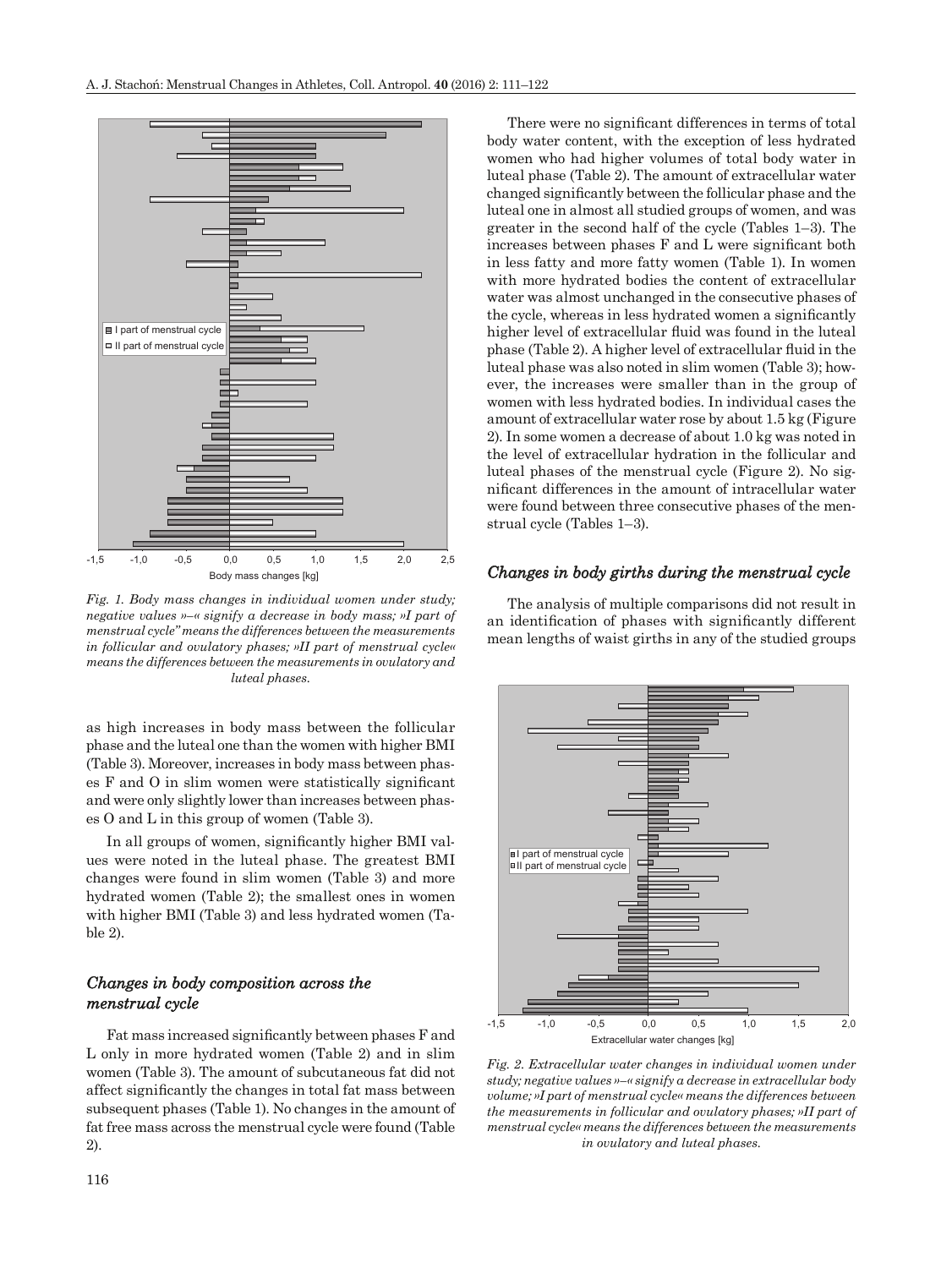of women (Tables 4–6). However, a tendency towards longer waist girth in the first phase of the menstrual cycle was observed. An increase in the hip girth – above 1cm  $-$  was noted in the first half of the menstrual cycle  $(F-<sub>0</sub>)$ in less fatty women and slim ones (Tables 4, 6). A statistically significant change was also found in women with more hydrated bodies (Table 5) and in less fatty women (Table 4). In the second half of the menstrual cycle (O-L), the hip girth remained the same or decreased insignificantly (Tables 4–6).

The WHR index was lower between the follicular phase and the luteal phase in all groups of women with different body build types (Tables 4–6); however, the changes were statistically non-significant. Furthermore, the WHR changes in individual women varied, and in some women

**TABLE 4** CHANGES IN SELECTED BODY GIRTHS, WAIST-TO-HIP RATIO AND SELECTED SKINFORLDS BETWEEN THREE PHASES OF THE MENSTRUAL CYCLE IN WOMEN WITH DIFFERENT SUBCUTANEOUS ADIPOSITY

|                                                                  | Body build type |                 |                           |              |                                  |                              |                                                    |                       |                |                                  |  |  |
|------------------------------------------------------------------|-----------------|-----------------|---------------------------|--------------|----------------------------------|------------------------------|----------------------------------------------------|-----------------------|----------------|----------------------------------|--|--|
| Parameters                                                       |                 |                 | Less fatty (SFI $<$ 23.2) |              |                                  | More fatty (SFI $\geq$ 23.2) |                                                    |                       |                |                                  |  |  |
|                                                                  | $F - L$         | $F - P$         | $P-L$                     |              | Groups of<br>menstrual<br>phases | $F - L$                      | $F - P$                                            | $P-L$                 |                | Groups of<br>menstrual<br>phases |  |  |
|                                                                  |                 |                 | <b>WAIST GIRTH</b>        |              |                                  |                              |                                                    | <b>WAIST GIRTH</b>    |                |                                  |  |  |
| Average difference                                               | 3.9             | $6.3*$          | $-3.3$                    | L            | A                                | 0.3                          | 0.0                                                | 0.0                   | L              | A                                |  |  |
| Confidence interval -5.0                                         | 12.8            | $-0.6$<br>13.2  | $-13.8$<br>7.1            | $\mathbf P$  | A                                | $-6.3$<br>6.8                | $-10.6$<br>10.6                                    | $-9.3$<br>9.3         | $\mathbf{P}$   | A                                |  |  |
| p-value                                                          | 0.26            | 0.03            | 0.41                      | F            | A                                | 0.91                         | 1.00                                               | 1.00                  | $\mathbf F$    | A                                |  |  |
|                                                                  |                 |                 | <b>HIP GIRTH</b>          |              |                                  |                              |                                                    | <b>HIP GIRTH</b>      |                |                                  |  |  |
| Average difference                                               | $10.8*$         | $14.7*$         | $-3.3$                    | L            | AB                               | 5.0                          | 2.5                                                | 1.4                   | L              | А                                |  |  |
| Confidence interval $-1.4$                                       | 23.0            | 26.4<br>3.0     | $-14.7$<br>8.1            | $\mathbf{P}$ | A                                | 17.5<br>$-7.5$               | 16.2<br>11.2                                       | $-8.4$<br>11.1        | P              | А                                |  |  |
| p-value                                                          | 0.03            | 0.004           | 0.45                      | $\mathbf F$  | B                                | 0.30                         | 0.64                                               | 0.71                  | F              | А                                |  |  |
|                                                                  |                 |                 | WHR                       |              |                                  | WHR                          |                                                    |                       |                |                                  |  |  |
| Average difference                                               | $-0.004$        | $-0.005$        | $-0.001$                  | L            | A                                | $-0.003$                     | $-0.002$                                           | $-0.001$              | L              | А                                |  |  |
| Confidence interval $-0.016$ 0.007 $-0.015$ 0.005 $-0.008$ 0.006 |                 |                 |                           | P            | A                                |                              | $-0.013$ $0.007$ $-0.012$ $0.009$ $-0.011$ $0.009$ |                       | $\mathbf{P}$   | $\mathbf{A}$                     |  |  |
| p-value                                                          | 0.34            | 0.23            | 0.74                      | $\mathbf{F}$ | $\overline{A}$                   | 0.43                         | 0.69                                               | 0.78                  | $_{\rm F}$     | $\overline{A}$                   |  |  |
|                                                                  |                 |                 | <b>ARM GIRTH</b>          |              |                                  |                              |                                                    | <b>ARM GIRTH</b>      |                |                                  |  |  |
| Average difference                                               | 1.9             | 0.5             | 1.1                       | L            | А                                | 2.5                          | 1.3                                                | 1.7                   | L              | А                                |  |  |
| Confidence interval $-2.4$                                       | 6.3             | 5.9<br>$-4.9$   | $-3.4$<br>5.7             | $\mathbf P$  | A                                | $-3.5$<br>8.5                | $-3.5$<br>6.1                                      | $-4.5$<br>7.9         | $\mathbf P$    | А                                |  |  |
| p-value                                                          | 0.25            | 0.80            | 0.52                      | F            | A                                | 0.28                         | 0.47                                               | 0.48                  | F              | $\mathbf{A}$                     |  |  |
|                                                                  |                 |                 | THIGH GIRTH               |              |                                  |                              |                                                    | THIGH GIRTH           |                |                                  |  |  |
| Average difference                                               | $-2.2$          | 5.5             | $-7.5*$                   | L            | B                                | 1.0                          | $-2.2$                                             | 3.1                   | L              | А                                |  |  |
| Confidence interval $-10.1$                                      | 5.7             | 13.3<br>$-2.2$  | $-14.7 - 0.3$             | $\mathbf{P}$ | $\mathbf{A}$                     | 7.4<br>$-5.4$                | $-10.2$<br>5.8                                     | $-5.2$<br>11.4        | $\mathbf P$    | $\mathbf{A}$                     |  |  |
| p-value                                                          | 0.46            | 0.07            | 0.01                      | $_{\rm F}$   | AB                               | 0.68                         | 0.47                                               | 0.34                  | $_{\rm F}$     | A                                |  |  |
|                                                                  |                 |                 | TRICEPS SKINFOLD          |              |                                  |                              |                                                    | TRICEPS SKINFOLD      |                |                                  |  |  |
| Average difference                                               | 0.16            | 0.23            | $-0.06$                   | L            | A                                | 0.28                         | 0.38                                               | $-0.17$               | L              | А                                |  |  |
| Confidence interval $-0.75$                                      | 1.08            | 0.86<br>$-0.41$ | $-0.90$<br>0.77           | $\mathbf{P}$ | A                                | $-0.62$<br>1.19              | $-0.27$<br>1.03                                    | $-1.36$<br>1.03       | P              | А                                |  |  |
| p-value                                                          | 0.64            | 0.35            | 0.84                      | $\mathbf F$  | А                                | 0.41                         | 0.13                                               | 0.71                  | F              | А                                |  |  |
|                                                                  |                 |                 | <b>ILIAC SKINFOLD</b>     |              |                                  |                              |                                                    | <b>ILIAC SKINFOLD</b> |                |                                  |  |  |
| Average difference                                               | 0.14            | 0.68            | $-0.54$                   | L            | A                                | 0.74                         | 0.05                                               | 0.73                  | L              | А                                |  |  |
| Confidence interval $-0.78$                                      | 1.06            | $-0.31$<br>1.67 | $-1.48$<br>0.41           | $\mathbf P$  | $\mathbf{A}$                     | $-1.22$<br>2.70              | $-1.77$<br>1.87                                    | 2.20<br>$-0.73$       | $\overline{P}$ | А                                |  |  |
| p-value                                                          | 0.69            | 0.09            | 0.15                      | $_{\rm F}$   | A                                | 0.33                         | 0.94                                               | 0.20                  | $_{\rm F}$     | $\mathbf{A}$                     |  |  |
|                                                                  |                 |                 | ABDOMINAL SKINFOLD        |              |                                  |                              |                                                    | ABDOMINAL SKINFOLD    |                |                                  |  |  |
| Average difference                                               | 0.97            | 1.03            | $-0.05$                   | L            | А                                | 0.47                         | 0.56                                               | $-0.11$               | L              | А                                |  |  |
| Confidence interval $-0.46$                                      | 2.41            | 2.56<br>$-0.51$ | $-1.20$<br>1.10           | $\mathbf P$  | A                                | 2.13<br>$-1,20$              | $2.10\,$<br>$-0.98$                                | $-2.17$<br>1.95       | $\mathbf P$    | A                                |  |  |
| p-value                                                          | 0.09            | 0.09            | 0.90                      | $\mathbf{F}$ | A                                | 0.47                         | 0.35                                               | 0.89                  | $\overline{F}$ | А                                |  |  |

F – follicular phase, P – periovulatory phase, L – luteal phase, average difference – mean value of differences between particular phases of the menstrual cycle, body build type defined on the basis of median value of SFI ( $\text{Me}_{\text{SFI}}$ =23.2), groups of menstrual phases (on the basis of Bonferroni correction):  $A - h$ igher value of analyzed feature,  $B - h$ ower value of analyzed feature, \*p<0.05.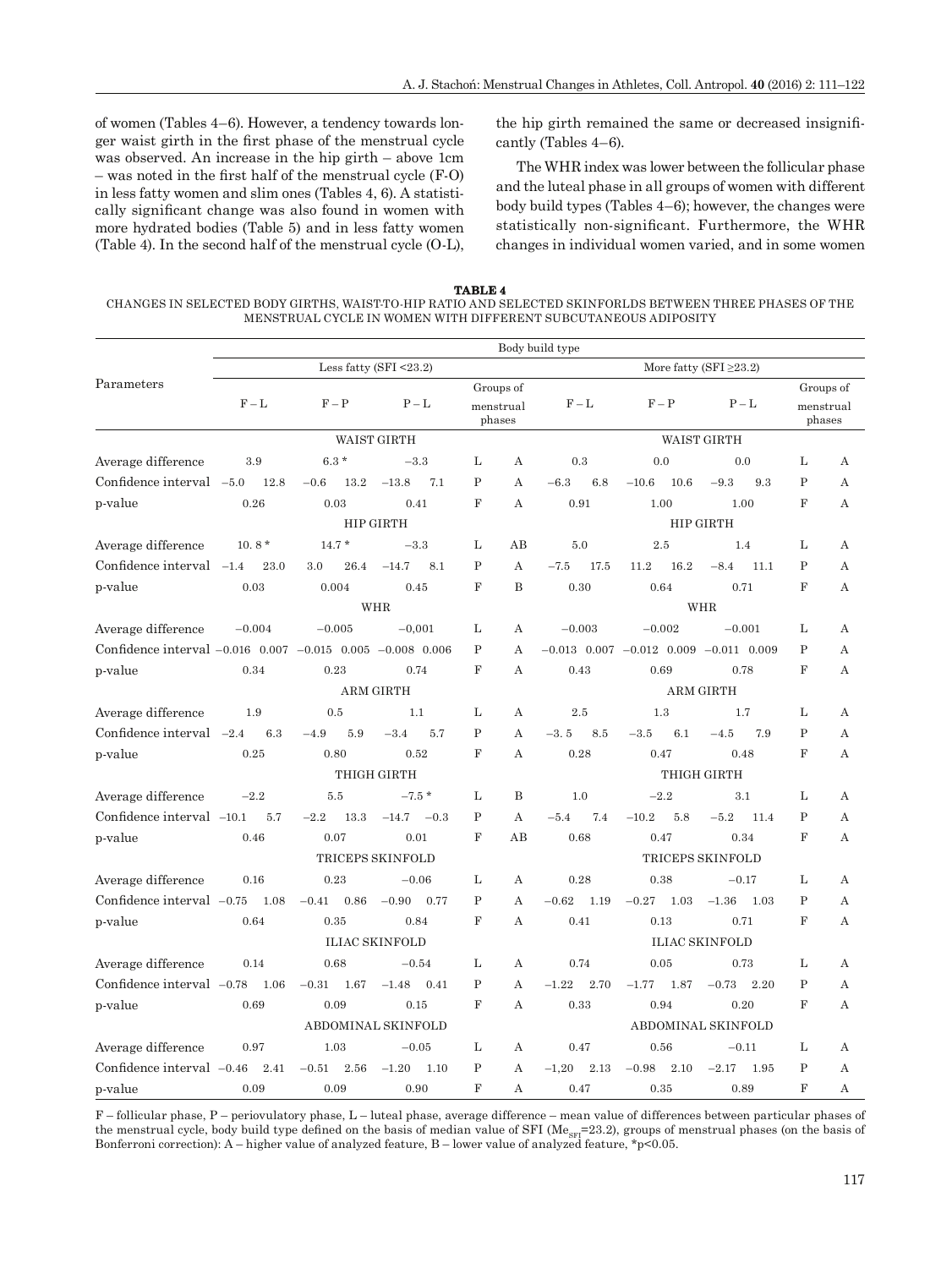the WHR decreased in the follicular phase and also in the luteal one of the menstrual cycle.

No significant changes in arm girth and thigh girth were found across the menstrual cycle in the studied women (Tables 4–6). The exception was the group of less fatty women, who featured a longer thigh girth in the first half of the cycle and a shorter thigh girth in the second half, thus resulting in the highest mean value of the thigh girth in the ovulatory phase (Table 4).

### *Changes in subcutaneous adiposity during the menstrual cycle enstrual*

No significant changes in the triceps skinfold thickness were noted between the consecutive phases of the men-

| TABLE 5                                                                                                 |
|---------------------------------------------------------------------------------------------------------|
| CHANGES IN SELECTED BODY GIRTHS. WAIST-TO-HIP RATIO AND SELECTED SKINFORLDS BETWEEN THREE PHASES OF THE |
| MENSTRUAL CYCLE IN WOMEN WITH DIFFERENT HYDRATION LEVELS                                                |

|                                                            | Body build type               |                    |                         |                                  |   |                                  |                                                    |                         |              |                                  |  |  |
|------------------------------------------------------------|-------------------------------|--------------------|-------------------------|----------------------------------|---|----------------------------------|----------------------------------------------------|-------------------------|--------------|----------------------------------|--|--|
| Parameters                                                 | Less hydrated $(TBW < 54.7%)$ |                    |                         |                                  |   | More hydrated (TBW $\geq$ 54.7%) |                                                    |                         |              |                                  |  |  |
|                                                            | $F - L$                       | $F - P$            | $P - L$                 | Groups of<br>menstrual<br>phases |   | $F-L$                            | $F - P$                                            | $P - L$                 |              | Groups of<br>menstrual<br>phases |  |  |
|                                                            |                               |                    | <b>WAIST GIRTH</b>      |                                  |   |                                  |                                                    | <b>WAIST GIRTH</b>      |              |                                  |  |  |
| Average difference                                         | 1.4                           | 2.6                | $-1.9$                  | L                                | А | 2.8                              | 3.7                                                | $-1.4$                  | L            | А                                |  |  |
| Confidence interval $-6.4$                                 | 9.2                           | $13.3\,$<br>$-0.8$ | $-10.5$<br>6.6          | $\mathbf{P}$                     | A | $-5.2$<br>10.8                   | 11.0<br>$-3.6$                                     | $-12.6$<br>9.8          | P            | А                                |  |  |
| p-value                                                    | 0.64                          | 0.52               | 0.55                    | F                                | А | 0.37                             | 0.20                                               | 0.74                    | F            | А                                |  |  |
|                                                            |                               |                    | HIP GIRTH               |                                  |   |                                  |                                                    | <b>HIP GIRTH</b>        |              |                                  |  |  |
| Average difference                                         | 6.1                           | 9.2                | $-2.2$                  | L                                | А | $9.7 *$                          | 8.0                                                | 0.3                     | L            | А                                |  |  |
| Confidence interval                                        | 19.9<br>$-7.7$                | $-3.7$<br>22.1     | 7.4<br>$-11.8$          | $\mathbf P$                      | А | $-1.2$<br>20.6                   | 21.7<br>$-5.7$                                     | $-11.4$<br>12.0         | $\mathbf P$  | А                                |  |  |
| p-value                                                    | 0.25                          | 0.07               | 0.54                    | $\mathbf F$                      | A | 0.03                             | 0.14                                               | 0.95                    | F            | $\mathbf{A}$                     |  |  |
|                                                            |                               |                    | <b>WHR</b>              |                                  |   |                                  |                                                    | <b>WHR</b>              |              |                                  |  |  |
| Average difference                                         | $-0.004$                      | $-0.003$           | $-0.001$                | L                                | А | $-0.004$                         | $-0.002$                                           | $-0.002$                | L            | А                                |  |  |
| Confidence interval -0.011 0.004 -0.010 0.004 -0.007 0.005 |                               |                    |                         | P                                | A |                                  | $-0.014$ $0.006$ $-0.010$ $0.007$ $-0.009$ $0.006$ |                         | $\mathbf{P}$ | $\mathbf{A}$                     |  |  |
| p-value                                                    | 0.20                          | 0.26               | 0.37                    | F                                | A | 0.29                             | 0.55                                               | 0.57                    | F            | $\mathbf{A}$                     |  |  |
|                                                            |                               |                    | <b>ARM GIRTH</b>        |                                  |   |                                  |                                                    | <b>ARM GIRTH</b>        |              |                                  |  |  |
| Average difference                                         | 0.6                           | 0.5                | $-0.3$                  | L                                | А | 3.9                              | 1.3                                                | 3.1                     | L            | А                                |  |  |
| Confidence interval $-4.2$                                 | 5.3                           | 5.5<br>$-4.5$      | $-6.4$<br>5.9           | P                                | A | $-1.6$<br>9.4                    | $-3.9$<br>6.5                                      | $-1.3$<br>7.4           | $\mathbf P$  | A                                |  |  |
| p-value                                                    | 0.76                          | 0.78               | 0.91                    | F                                | A | 0.07                             | 0.51                                               | 0.08                    | F            | $\mathbf{A}$                     |  |  |
|                                                            |                               |                    | THIGH GIRTH             |                                  |   |                                  |                                                    | THIGH GIRTH             |              |                                  |  |  |
| Average difference                                         | 0.8                           | 3.4                | $-2.2$                  | L                                | А | $-2.1$                           | $-0.1$                                             | $-2.2$                  | L            | A                                |  |  |
| Confidence interval -5.8                                   | 7.4                           | 11.9<br>$-5.1$     | $-10.7$<br>6.2          | P                                | A | $-9.8$<br>5.7                    | $-7.9$<br>7.7                                      | $-10.7$<br>6.3          | $\mathbf{P}$ | A                                |  |  |
| p-value                                                    | 0.74                          | 0.30               | 0.49                    | $\mathbf F$                      | A | 0.49                             | 0.97                                               | 0.50                    | F            | $\mathbf{A}$                     |  |  |
|                                                            |                               |                    | <b>TRICEPS SKINFOLD</b> |                                  |   |                                  |                                                    | <b>TRICEPS SKINFOLD</b> |              |                                  |  |  |
| Average difference                                         | 0.18                          | 0.05               | 0.14                    | L                                | А | 0.26                             | $0.56*$                                            | $-0.38$                 | L            | А                                |  |  |
| Confidence interval $-0.68$                                | 1.04                          | $-0.58$<br>0.67    | $-0.85$<br>1.12         | $\mathbf P$                      | A | $-0.70$<br>1.22                  | $-0.06$<br>1.19                                    | $-1.40$<br>0.64         | $\mathbf{P}$ | $\mathbf{A}$                     |  |  |
| p-value                                                    | 0.58                          | 0.84               | 0.72                    | $\mathbf F$                      | А | 0.48                             | 0.03                                               | 0.34                    | F            | А                                |  |  |
|                                                            |                               |                    | <b>ILIAC SKINFOLD</b>   |                                  |   |                                  |                                                    | <b>ILIAC SKINFOLD</b>   |              |                                  |  |  |
| Average difference                                         | 0.91                          | 0.68               | 0.23                    | L                                | А | $-0.07$                          | 0.05                                               | $-0.08$                 | L            | А                                |  |  |
| Confidence interval $-0.78$                                | 2.60                          | $-0.95$<br>2.30    | $-1.01$<br>1.47         | $\mathbf P$                      | A | $-1.28$<br>1.14                  | $-1.23$<br>1.34                                    | $-1.39$<br>1.24         | $\mathbf{P}$ | A                                |  |  |
| p-value                                                    | 0.17                          | 0.28               | 0.63                    | $\mathbf F$                      | А | 0.88                             | 0.91                                               | 0.88                    | F            | А                                |  |  |
|                                                            |                               |                    | ABDOMINAL SKINFOLD      |                                  |   |                                  |                                                    | ABDOMINAL SKINFOLD      |              |                                  |  |  |
| Average difference                                         | 0.83                          | $1.28*$            | $-0.45$                 | L                                | А | 0.62                             | 0.31                                               | 0.31                    | L            | А                                |  |  |
| Confidence interval $-1.09$                                | 2.74                          | $-0.18$<br>2.74    | $-1,96$<br>1,06         | $\mathbf{P}$                     | A | $-0.39$<br>1.63                  | $-1.25$<br>1.86                                    | $-1.43$<br>2.05         | $\mathbf P$  | $\mathbf{A}$                     |  |  |
| p-value                                                    | 0.27                          | 0.03               | 0.44                    | $\mathbf{F}$                     | А | 0.12                             | 0.61                                               | 0.64                    | F            | А                                |  |  |

F – follicular phase, P – periovulatory phase, L – luteal phase, average difference – mean value of differences between particular phases of the menstrual cycle, body build type defined on the basis of median value of TBW ( $Me_{TBW}=54.7%$ ), groups of menstrual phases (on the basis of Bonferroni correction): A – higher value of analyzed feature, B – lower value of analyzed feature, \*p<0.05.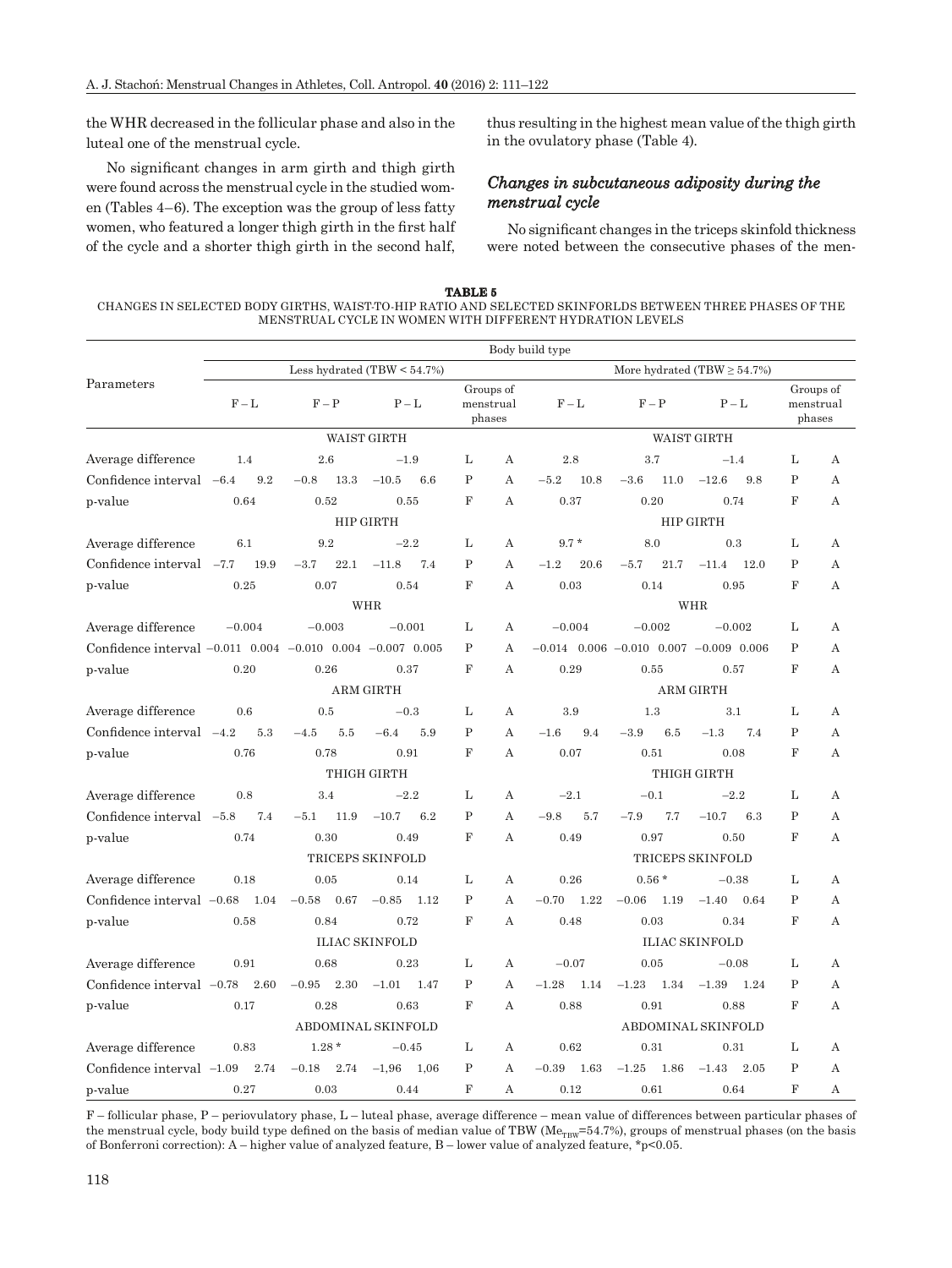strual cycle in any of the studied groups of women (Tables 4–6). An increase in the thickness of the suprailiac skinfold was found between the follicular phase and the luteal one in the group of women with lower BMI (F-L; Table 6). The abdominal skinfold was found to be thicker between the follicular phase and the ovulatory one in slim women (Table 6) and in less hydrated ones (Table 5). The tendency towards a thicker abdominal skinfold in the ovula tory phase was observed in all studied groups; however, the results of multiple comparison tests did not allow for an identification of menstrual cycle phases of significantly different values of abdominal skinfold thickness and the observed changes were smaller than the measuring error (Tables 4–6).

**TABLE 6** CHANGES IN SELECTED BODY GIRTHS, WAIST-TO-HIP RATIO AND SELECTED SKINFORLDS BETWEEN THREE PHASES OF THE MENSTRUAL CYCLE IN WOMEN WITH DIFFERENT BODY SLENDERNESS

|                                                            | Body build type |                   |                                |                |                                   |                 |                                              |                         |                |                                  |  |  |
|------------------------------------------------------------|-----------------|-------------------|--------------------------------|----------------|-----------------------------------|-----------------|----------------------------------------------|-------------------------|----------------|----------------------------------|--|--|
| Parameters                                                 |                 |                   | $BMI < 21.7$ kg/m <sup>2</sup> |                | $BMI \geq 21.7$ kg/m <sup>2</sup> |                 |                                              |                         |                |                                  |  |  |
|                                                            | $F - L$         | $F - P$           | $P-L$                          |                | Groups of<br>menstrual<br>phases  | $F - L$         | $F - P$                                      | $P - L$                 |                | Groups of<br>menstrual<br>phases |  |  |
|                                                            |                 |                   | <b>WAIST GIRTH</b>             |                |                                   |                 |                                              | <b>WAIST GIRTH</b>      |                |                                  |  |  |
| Average difference                                         | 2.5             | 4.2               | $-1.8$                         | L              | A                                 | 1.6             | 1.9                                          | $-1.6$                  | L              | А                                |  |  |
| Confidence interval $-3.3$                                 | 8.3             | 10.3<br>$-1.8$    | $-10.2$<br>6.7                 | P              | A                                 | $-8.8$<br>12.0  | $-10.0$<br>13.3                              | $-13.4$<br>10.3         | $\mathbf{P}$   | А                                |  |  |
| p-value                                                    | 0.27            | 0.08              | 0.59                           | $\mathbf F$    | A                                 | 0.69            | 0.67                                         | 0.73                    | $\mathbf F$    | A                                |  |  |
|                                                            |                 |                   | HIP GIRTH                      |                |                                   |                 | HIP GIRTH                                    |                         |                |                                  |  |  |
| Average difference                                         | 8.2             | $10.5$ $^{\star}$ | $-2.2$                         | L              | А                                 | 7.5             | 6.5                                          | 0.6                     | L              | А                                |  |  |
| Confidence interval $-4.1$                                 | 20.6            | 21.2<br>$-0.2$    | $-12.2$<br>7.7                 | $\mathbf{P}$   | A                                 | $-5.0$<br>20.0  | 22.4<br>$-9.4$                               | $-11.0$<br>12.2         | $\mathbf P$    | А                                |  |  |
| p-value                                                    | 0.09            | 0.02              | 0.56                           | $\overline{F}$ | А                                 | 0.12            | 0.29                                         | 0.89                    | F              | А                                |  |  |
|                                                            |                 |                   | <b>WHR</b>                     |                |                                   |                 |                                              | <b>WHR</b>              |                |                                  |  |  |
| Average difference                                         | $-0.003$        | $-0.003$          | $-0.000$                       | L              | A                                 | $-0.004$        | $-0.003$                                     | $-0.002$                | L              | А                                |  |  |
| Confidence interval -0.014 0.007 -0.012 0.006 -0.009 0.009 |                 |                   |                                | P              | A                                 |                 | $-0.015$ 0.007 $-0.015$ 0.009 $-0.009$ 0.005 |                         | $\mathbf{P}$   | A                                |  |  |
| p-value                                                    | 0.42            | 0.36              | 0.99                           | $\mathbf F$    | A                                 | 0.32            | 0.50                                         | 0.44                    | $\mathbf F$    | А                                |  |  |
|                                                            |                 |                   | ARM GIRTH                      |                |                                   |                 | <b>ARM GIRTH</b>                             |                         |                |                                  |  |  |
| Average difference                                         | 3.0             | 1.8               | 1.2                            | L              | А                                 | 1.2             | 0.0                                          | 1.6                     | L              | А                                |  |  |
| Confidence interval $-1.8$                                 | 7.8             | 6.3<br>$-2.8$     | $-3.4$<br>5.9                  | $\mathbf P$    | A                                 | 6.9<br>$-4.4$   | 5.6<br>$-5.6$                                | $-5.0$<br>8.1           | $\mathbf P$    | А                                |  |  |
| p-value                                                    | 0.12            | 0.32              | 0.48                           | $_{\rm F}$     | A                                 | 0.55            | 1.00                                         | 0.53                    | $_{\rm F}$     | A                                |  |  |
|                                                            |                 |                   | THIGH GIRTH                    |                |                                   |                 |                                              | THIGH GIRTH             |                |                                  |  |  |
| Average difference                                         | 0.6             | 2.1               | $-1.5$                         | L              | А                                 | $-2.1$          | 1.2                                          | $-3.1$                  | L              | А                                |  |  |
| Confidence interval -7.3                                   | 8.5             | 9.6<br>$-5.4$     | $-10.6$<br>7.6                 | P              | A                                 | $-7.7$<br>3.5   | $-7.8$<br>10.1                               | $-10.2$<br>4.0          | $\mathbf P$    | A                                |  |  |
| p-value                                                    | 0.84            | 0.47              | 0.67                           | $\mathbf F$    | А                                 | 0.32            | 0.73                                         | 0.25                    | $\mathbf F$    | А                                |  |  |
|                                                            |                 |                   | TRICEPS SKINFOLD               |                |                                   |                 |                                              | <b>TRICEPS SKINFOLD</b> |                |                                  |  |  |
| Average difference                                         | 0.26            | 0.34              | $-0.09$                        | L              | А                                 | 0.18            | 0.26                                         | $-0.14$                 | L              | А                                |  |  |
| Confidence interval $-0.75$ 1.26                           |                 | $-0.26$<br>0.95   | $-1.18$<br>1.00                | P              | А                                 | 0.92<br>$-0.55$ | $-0.43$<br>0.95                              | $-1.03$<br>0.75         | $\mathbf{P}$   | А                                |  |  |
| p-value                                                    | 0.51            | 0.15              | 0.83                           | F              | A                                 | 0.51            | 0.32                                         | 0.68                    | $_{\rm F}$     | А                                |  |  |
|                                                            |                 |                   | <b>ILIAC SKINFOLD</b>          |                |                                   |                 | <b>ILIAC SKINFOLD</b>                        |                         |                |                                  |  |  |
| Average difference                                         | $0.68*$         | 0.30              | 0.38                           | L              | A                                 | 0.15            | 0.44                                         | $-0.27$                 | L              | A                                |  |  |
| Confidence interval $-0.13$                                | 1.48            | $-0.74$<br>1.33   | $-0.66$<br>1.42                | $\mathbf{P}$   | A                                 | 2.29<br>$-1.99$ | 2.34<br>$-1.45$                              | $-1.79$<br>1.25         | $\mathbf P$    | А                                |  |  |
| p-value                                                    | 0.04            | 0.46              | 0.35                           | F              | А                                 | 0.86            | 0.54                                         | 0.64                    | $_{\rm F}$     | Α                                |  |  |
|                                                            |                 |                   | ABDOMINAL SKINFOLD             |                |                                   |                 | ABDOMINAL SKINFOLD                           |                         |                |                                  |  |  |
| Average difference                                         | 1.06            | $1.35*$           | $-0.29$                        | L              | А                                 | 0.34            | 0.17                                         | 0.16                    | L              | А                                |  |  |
| Confidence interval $-0.34$                                | 2.46            | $-0.004$ 2,704    | $-1.58$<br>1.00                | $\mathbf{P}$   | A                                 | $-1.38$<br>2.05 | $-1.48$<br>1.86                              | $-1.85$<br>2.18         | $\mathbf{P}$   | A                                |  |  |
| p-value                                                    | 0.06            | 0.02              | 0.56                           | F              | А                                 | 0.61            | 0.78                                         | 0.83                    | $\overline{F}$ | А                                |  |  |

F – follicular phase, P – periovulatory phase, L – luteal phase, average difference – mean value of differences between particular phases of the menstrual cycle, body build type defined on the basis of median value of BMI ( $Me<sub>BM</sub>=21.7$  kg/m<sup>2</sup>), groups of menstrual phases (on the basis of Bonferroni correction): A – higher value of analyzed feature, B – lower value of analyzed feature,  $\gamma p$ <0.05.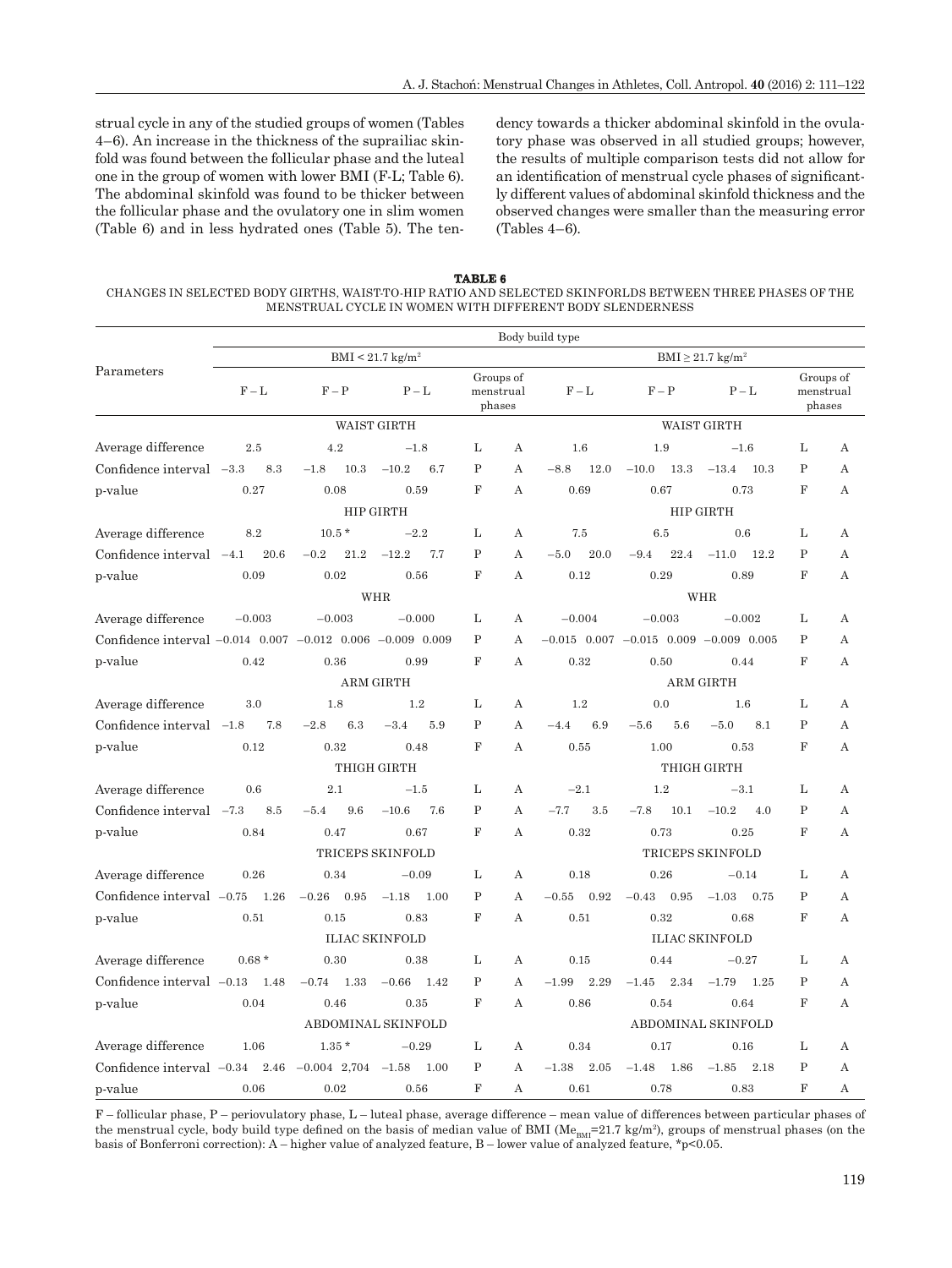#### **Discussion isc ussion**

Results of some previous studies indicated that women's body mass increased in the luteal phase of the menstrual cycle by about 0.1–0.2 kg, and in some cases even by 0.5 kg1,3,6,8,9. Comparing to that, the female athletes in our study, especially those characterized by slim body build (lower BMI), presented more substantial increases of body mass. Tasmektepligil et al. also observed that changes in body mass were greater in sportswomen than in controls<sup>3</sup>. The increase in body mass between the follicular phase and the luteal one in the present study was noted in all groups of women of different body build. It should be stressed, however, that the absolute gain in body mass was the biggest in slim women, who in the luteal phase weighted 0.8 kg more than in the follicular phase. In women with lower BMI the increase in body mass in the first part of the menstrual cycle was similar to the increase in the second part of the cycle. The tendencies were, however, different in women with different body build types: the increase in body mass between the follicular phase and the ovulatory phase was far lower than in the second part of the cycle. It must be stressed that in individual cases a body mass loss was observed in the studied women in the consecutive phases of the menstrual cycle (F-O-L), despite exclusion of a slimming diet factor and impact of treatment. The factors affecting these individual cases might not have been considered during the experiment (undiagnosed hormonal disorders). Some earlier studies failed to reveal any significant changes in body mass during the menstrual cycle, however, they did not take into account different body build types of their subjects<sup>5,7</sup>.

Body mass changes during the menstrual cycle are hormonally driven; however, their intensity, which varies in different individuals, may depend on a variety of factors such as increased consumption or limited physical activity23–25. Several earlier studies reported increased appetite and food intake during the luteal phase of the menstrual cycle, and these changes were connected not only with estrogen and progesterone levels but also with leptin and insulin levels $26,27$ . These results can be confirmed by the noted heightened sleeping metabolic rate in the luteal phase, which is commonly thought to reflect the cost of tissue regeneration and energy storage<sup>28</sup>. The consequence of body mass changes during the menstrual cycle is BMI variability. A significantly higher BMI was observed in the luteal phase in all groups of women under study. The most significant changes of the BMI were found in slim women and in more hydrated ones, and the least significant in women with higher BMI and in less hydrated ones.

The body composition analysis made it possible to find those body components whose changes increase body mass in the consecutive phases of the menstrual cycle. In the present study a significant increase in lean body mass between the follicular and ovulatory phases was only found in the group of less hydrated women, but not in the other groups. It should be stressed that the amount of fat free mass is calculated on the basis of intracellular water volume estimates. Gleihauf and Roe using BIA revealed

changes in fat free mass (by 0.1 kg lower in the follicular phase)8. In the present study on female athletes the extracellular water level was higher in the second part of the cycle by about 0.4 kg in less hydrated women, and by about 0.3 kg in other groups of women with different body builds types. Also Tomazo-Ravnik and Jakopič showed that body hydration was the highest in the luteal phase<sup>9</sup>. Some earlier studies, with the use of magnetic resonance imaging, showed that the water content was the lowest between the 6th and the 15th day of the menstrual cycle<sup>2</sup>. These parameters then soared in the second part of the menstrual cycle reaching the peak after the  $25<sup>th</sup>$  day<sup>2</sup>. In the majority of female athletes in the current study, no changes in body hydration were noted in the first phase of the menstrual cycle. The amount of fat mass in women under study increased significantly between the follicular and ovulatory phases only in more hydrated women (by about 0.7 kg) and in slim women (by about 0.5 kg). The amount of subcutaneous adiposity did not affect the changes in total fat mass between subsequent phases. According to Wickham et al., the adiposity level decreases in the luteal phase7. Ellard et al. in their hydrodensitometric analysis, as well as Gleihauf and Roe and some other authors did not note any significant changes in fat mass and total body water during the menstrual cycle5,8,29,30. McKee and Cameron did not find any differences in body composition, despite increased body mass<sup>6</sup>. They asserted that BIA did not reflect changes in body composition taking place during the menstrual cycle6. However, Dehghan and Merchant revealed that the given phase of the menstrual cycle influences the bioimpedance and body composition estimation<sup>31</sup>.

The present study showed that the interpretation of observed changes in body girths and skinfold thickness during the menstrual cycle is problematic because of measurement error values. However, significant positive correlation between the observed interphases changes in girths (hip and waist) and suprailiac skinfold thickness indicate the influence of some biological factors. Among all measured body girths, only the hip girth changed in the consecutive phases of the cycle, with the lowest values in the ovulatory phase. The differences in the hip girth in examined women did not affect significantly the WHR. A tendency towards a lower WHR was noted between the follicular phase and the ovulatory one, however, a nonsignificant WHR drop was observed after ovulation in many women. Kirhengast and Gartner found a significantly decreased WHR in women in the ovulatory phase, which was explained by the sexual selection mechanism<sup>1</sup>. In the study of Tasmektepligil et al. the waist girth was the longest and hip girth was the shortest during menses<sup>3</sup>. The abdominal and subscapular skinfolds were the thickest after menstruation, whereas the triceps, calf and iliac skinfolds remained the same in the follicular and the luteal phases<sup>3</sup>. Those researchers did not, however, perform measurements in the ovulatory phase. The present study showed that the abdominal skinfold in studied women was a little thicker in the ovulatory phase than in the follicular phase, but only in less hydrated women and in slim women. The iliac skinfold in slim women was a little thicker in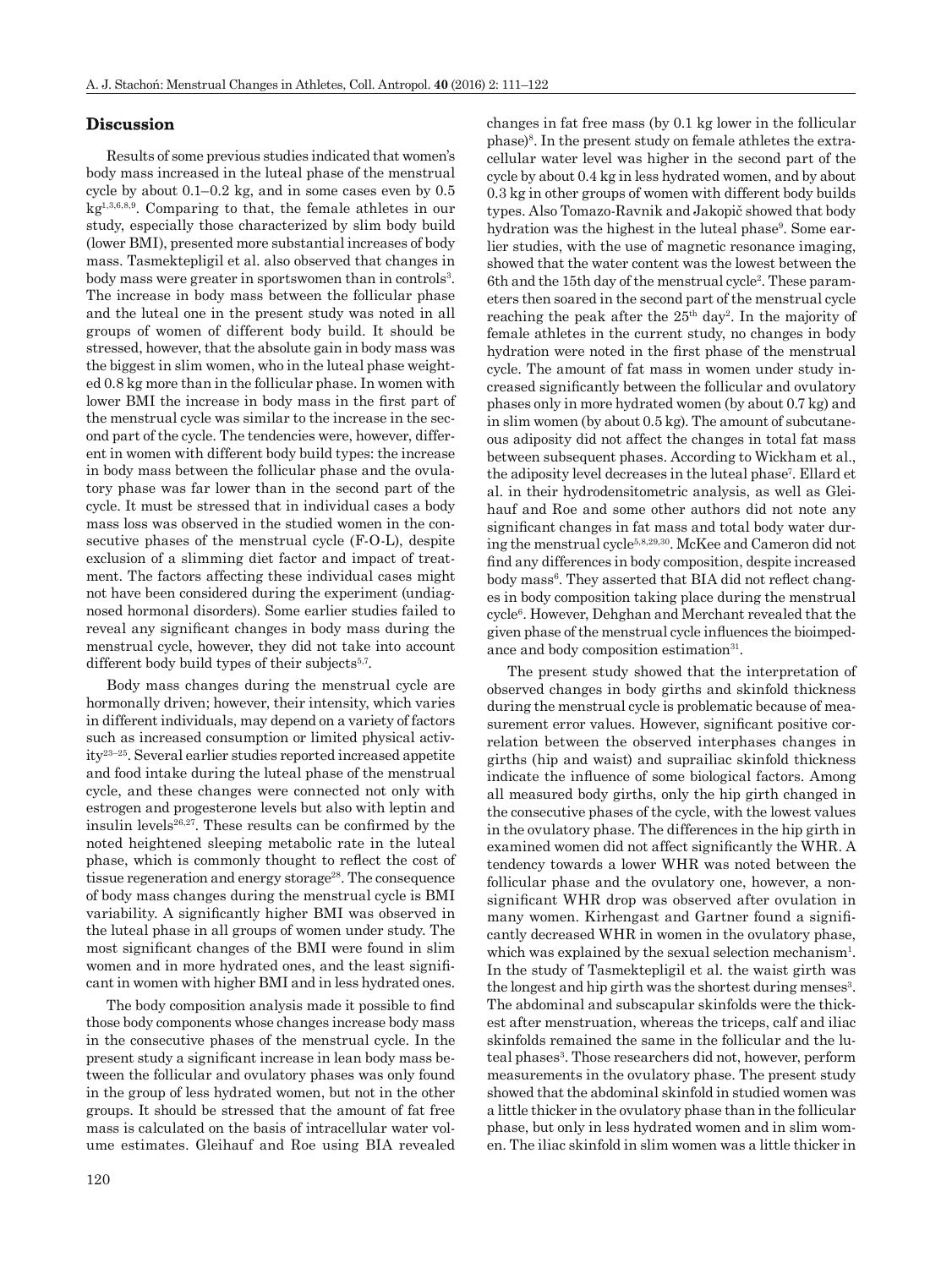the luteal phase than in the follicular phase. The triceps skinfolds did not differ in thickness between the subsequent phases of the cycle in any of the studied groups of women. The performed multiple comparison tests that accounted for interactions between the phases of the menstrual cycle did not permit discerning one phase with significantly different skinfold thickness and the value of observed differences was smaller than measurement error. However, autocorrelation between measurements and phases is another source of error which should be taken into consideration. According to Dehghan and Merchant, the thickness of subcutaneous adiposity varies throughout the menstrual cycle31. Some other authors did not observe any differences in skinfold thickness or fat distribution during the menstrual cycle<sup>5,8,29,30</sup>.

#### *Limitation of the study imitation*

Besides interesting findings resulted from the longitudinal study design on female athletes, the presented study had several limitations which should be discussed. The basic problem in research on the menstrual cycle is a proper determination of the cycle's phases. Selfreported onset of menses, although is the most popular method, when introduced alone (without any additional method) may provide some errors in determining phases of the menstrual cycle. It is recommend combining several methods to improve accuracy of phase identification, minimize costs and burden, and reduce selection bias and confounding10. In our sample we introduced a careful selection of females with respect to menses regularity and also a retrospective (after following menses) check-up of

#### **REFERENCES E F E R E N C E S**

1. KIRCHENGAST S, GARTNER M, Coll Antropol, 26 (2002), 47. — 2. FOWLER PA, CASEY CE, CAMERON GG, FOSTER MA, KNIGHT CH, Br J Obstet Gynaecol 97(1990) 595. DOI: 10.1111/j.1471-0528.1990. tb02546.x. — 3. TASMEKTEPLIGIL M, AGAOGLU S, TURKMEN L, TURKMEN M, Arch Budo, 6 (2010) OA195-203. — 4. BUNT JC, LOHM-AN TG, BOILEAU RA, Med Sci Sports Exerc, 21(1989) 96. — 5. ELLARD CO, THOMPSON WR, BURKS S, Scand J Med Sci Sports, 1(1991) 147. DOI: 10.1111/j.1600-0838.1991.tb00287.x. — 6. MCKEE JE, CAMERON N, Am J Hum Biol, 9(1997) 155. DOI: 10.1002/(SICI)1520-6300(1997) 9:2<155::AID-AJHB1>3.0.CO;2-#. — 7. WICKHAM RB, DOOLY CR, DOTSON CO, BEALS KA, SHIRAR CC, Med Sci Sports Exerc, 34(2002) S296. — 8. GLEICHAUF CN, ROE DA, Am J Clin Nutr, 50(1989) 903. — 9. TOMAZO-RAVNIK T, JAKOPIČ V, Int J Anthropol, 21(2006) 55. DOI: 10.1007/s11599-006-9007-0. — 10. ALLEN AM, MCRAE-CLARK A, SALADIN ME, GRAY KM, WETHERINGTON CL, MCKEE S, AL-LEN S, Drug Alcohol Depend, 156(2015) e5. DOI:10.1016/j.drugalcdep. 2015.07.933. — 11. ECOCHARD R, GOUGEON A, Hum Reprod, 15(2000) 752. DOI: 10.1093/humrep/15.4.752. — 12. KOUKKARI W, SOTHERN RB, Introducing biological rhythms (Springer, New York, 2006). — 13. LEBRUN CM, MCKENZIE DC, PRIOR JC, TAUNTON JE, Med Sci Sports Exerc, 27(1995) 437. — 14. REILLY T, Biol Rhythm Res, 31(2000) 29. DOI: 10.1076/0929-1016(200002)31:1;1-0;FT029. — 15. SMOLEN-SKY M, LAMBERG L, The Body Clock Guide to Better Health: How to Use Your Body's Natural Clock to Fight Illnesses and Achieve Maximum Health (Henry Holt & Co, New York, 2001). — 16. FRUZZETTI F, LAZ-ZARINI V, RICCI C, QUIRICI B, GAMBACCIANI M, PAOLETTI AM, GENAZZANI AR, Contraception, 76(2007) 190. DOI: 10.1016/j.contraception.2007.05.080. — 17. URAS R, ORRÙ M, ETZI R, PEPPI G, MA- the dates chosen for measurements. Additionally, it is worth mentioning that previous studies reported some different confounders of the changeability of body mass across the menstrual cycle which was not tested in detail during this study<sup>23-27</sup>. The overall dietary inhabits, consumptions of supplements and level of physical activity were checked using a questionnaire and interview once before inclusion to the study.

#### *Conclusion and implication of the findings*

The increase in body mass and intracellular water content between the follicular phase and the luteal one of the menstrual cycle is very common among female athletes, but the intensity of observed changes depends on female body build. Considering the results of the present study and previously published data it seems that slim women with more hydrated body build characteristic for athletes are more exposed to cyclic changes in body mass and tissue composition.

The obtained results are most likely to be of interest for young women, especially athletes, who in view of their occupation or practiced sport, struggle with changes in their body mass and hydration during the menstrual cycle. They are not aware, or not always accept the fact, that these changes are the natural consequence of maintaining fertility, and that pharmacological interventions aimed to affect changes in body composition may lead to impaired fertility. The physicians and trainers should also consider these findings while preparing medical diagnosis or training plan and controlling their results in female athletes.

```
ROTTO MF, PILLONI M, ZEDDA P, LELLO S, MELIS GB, PAOLETTI AM, Contraception, 79(2009) 117. DOI: 10.1016/j.contraception.2008. 08.007. — 18. ROEMMICH JN, CLARK PA, MAI V, BERR SS, WELT-
MAN A, VELDHUIS JD, ROGOL AD, J Clin Endocrinol Metab, 83(1998)<br>1440. DOI: http://dx.doi.org/10.1210/jcem.83.5.4760. — 19. WORLD<br>HEALTH ORGANIZATION, WHO Technical Report Series, 894(2000).<br>Available from (26.05.2015): UR
jsp?introPage=intro_3.html. — 20. BAKOS O, LUNDKVIST O, WIDE L, BERGH T, Acta Obstet Gynecol Scand, 73(1994) 790. DOI: 10.3109/00016349409072507. — 21. HARLOW SD, Menstruation and menstrual disorders: the epidemiology of 
ALLAL H, J Psychiatr Ment Health Nurs, 21(2014) 60. DOI: 10.1111/ jpm.12047. --- 26. AKTURK M, TORUNER F, ASLAN S, ALTINOVA AE, CAKIR N, ELBEG S, ARSLAN M, Gynecol Endocrinol, 29(2013)<br>465. DOI: 10.3109/09513590.2013.769512. --- 27. REIMER RA, DEBERT CT, HOUSE JL, POULINMJ, Physiol Behav
physbeh.2004.12.011. — 28. MEIJER GAL, WESTERTERP KR, SARIS WH, TEN HOOR F, Am J Clin Nutr, 55(1992) 637. — 29. GUALDI-RUS- - 30. D'ALONZO KT, ALUF A, VINCENT L, COOPER K, Biol Res Nurs, 10(2009) 274. DOI: 10.1177/1099800408326583. - 31. DEHGHAN M, MERCHANT AT, Nutr J, 9(2008.) 26. DOI:10.1186/1475-2891-7-26
```